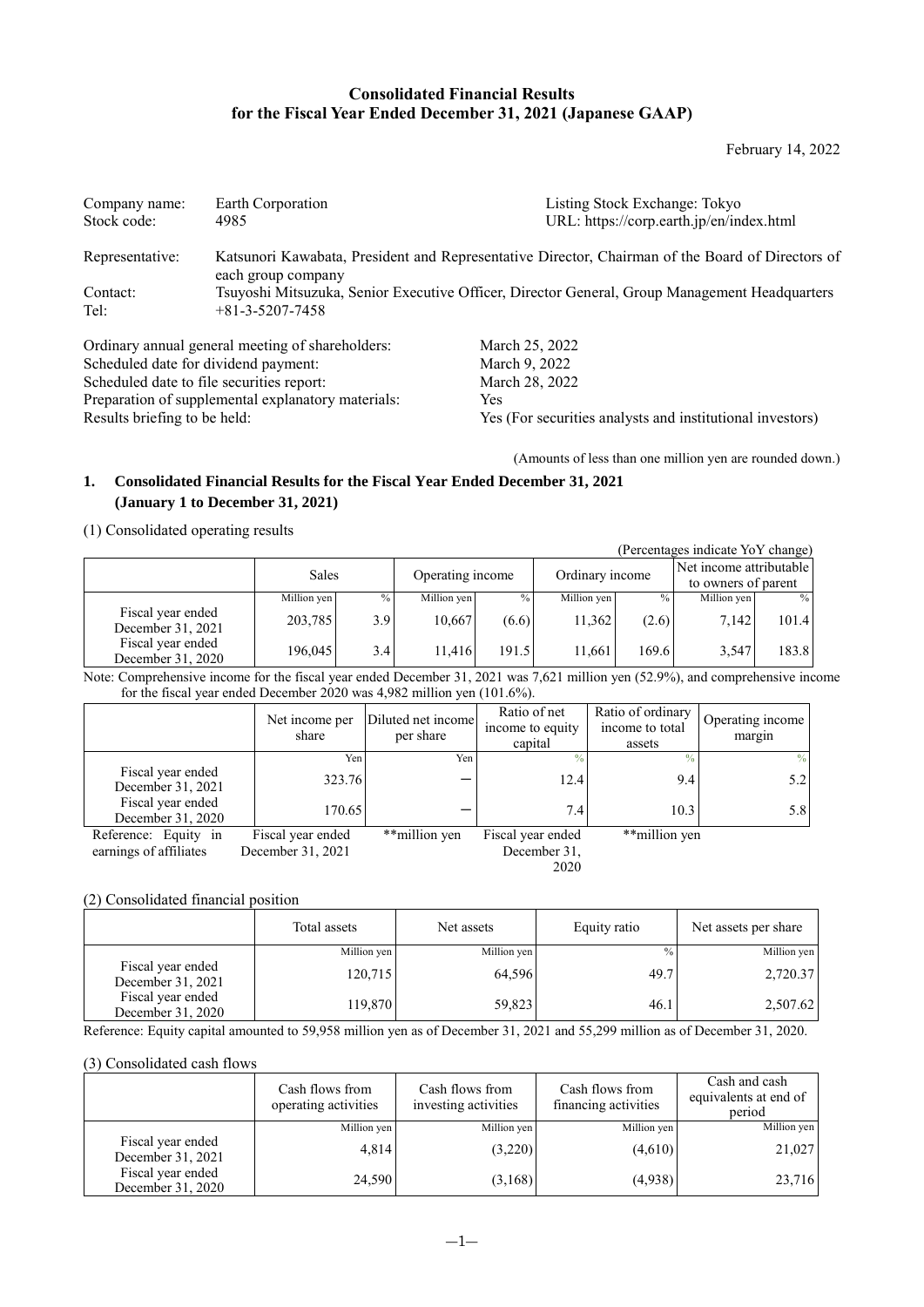## **2. Dividends**

|                                                       |     |      | Dividend per share                |          |        | Total                       | Payout ratio                 | Ratio of<br>dividends to |
|-------------------------------------------------------|-----|------|-----------------------------------|----------|--------|-----------------------------|------------------------------|--------------------------|
|                                                       |     |      | End of Q1   End of Q2   End of Q3 | Year-end | Total  | dividends<br>(consolidated) | net assets<br>(consolidated) |                          |
|                                                       | Yen | Yen  | Yen                               | Yen      | Yen    | Million yen                 | $\frac{9}{6}$                | $\frac{0}{0}$            |
| Fiscal year ended<br>December 31, 2020                |     | 0.00 | $\qquad \qquad$                   | 115.00   | 115.00 | 2,536                       | 67.4                         | 5.1                      |
| Fiscal year ended<br>December 31, 2021                |     | 0.00 | —                                 | 118.00   | 118.00 | 2,600                       | 36.4                         | 4.5                      |
| Fiscal year ending<br>December 31, 2022<br>(forecast) |     | 0.00 | –                                 | 118.00   | 118.00 |                             | 35.8                         |                          |

## **3. Consolidated Earnings Forecast for the Fiscal Year Ending December 31, 2022 (January 1, 2022 to December 31, 2022)**

|                                    |             |      |             |                  |                 |      |                     |                         | (Percentages indicate rates of YoY change) |
|------------------------------------|-------------|------|-------------|------------------|-----------------|------|---------------------|-------------------------|--------------------------------------------|
|                                    | Sales       |      |             | Operating income |                 |      |                     | Net income attributable |                                            |
|                                    |             |      |             |                  | Ordinary income |      | to owners of parent |                         | per share                                  |
|                                    | Million ven | $\%$ | Million ven | $\frac{0}{0}$    | Million ven     | $\%$ | Million yen         |                         | Yen I                                      |
| Six months ending<br>June 30, 2022 | 91,500      |      | 13,300      |                  | 13,400          |      | 9,280               |                         | 421.04                                     |
| Full-year                          | 155,000     |      | 10.750      |                  | 11,150          |      | 7,280               |                         | 330.30                                     |

Note: The Company will begin applying the Accounting Standard for Revenue Recognition (ASBJ Statement No. 29) from the beginning of the fiscal year ending December 31, 2022. The figures above reflect impact from the application of this standard, so rates of YoY change referring to the fiscal year ended December 31, 2021 have been omitted.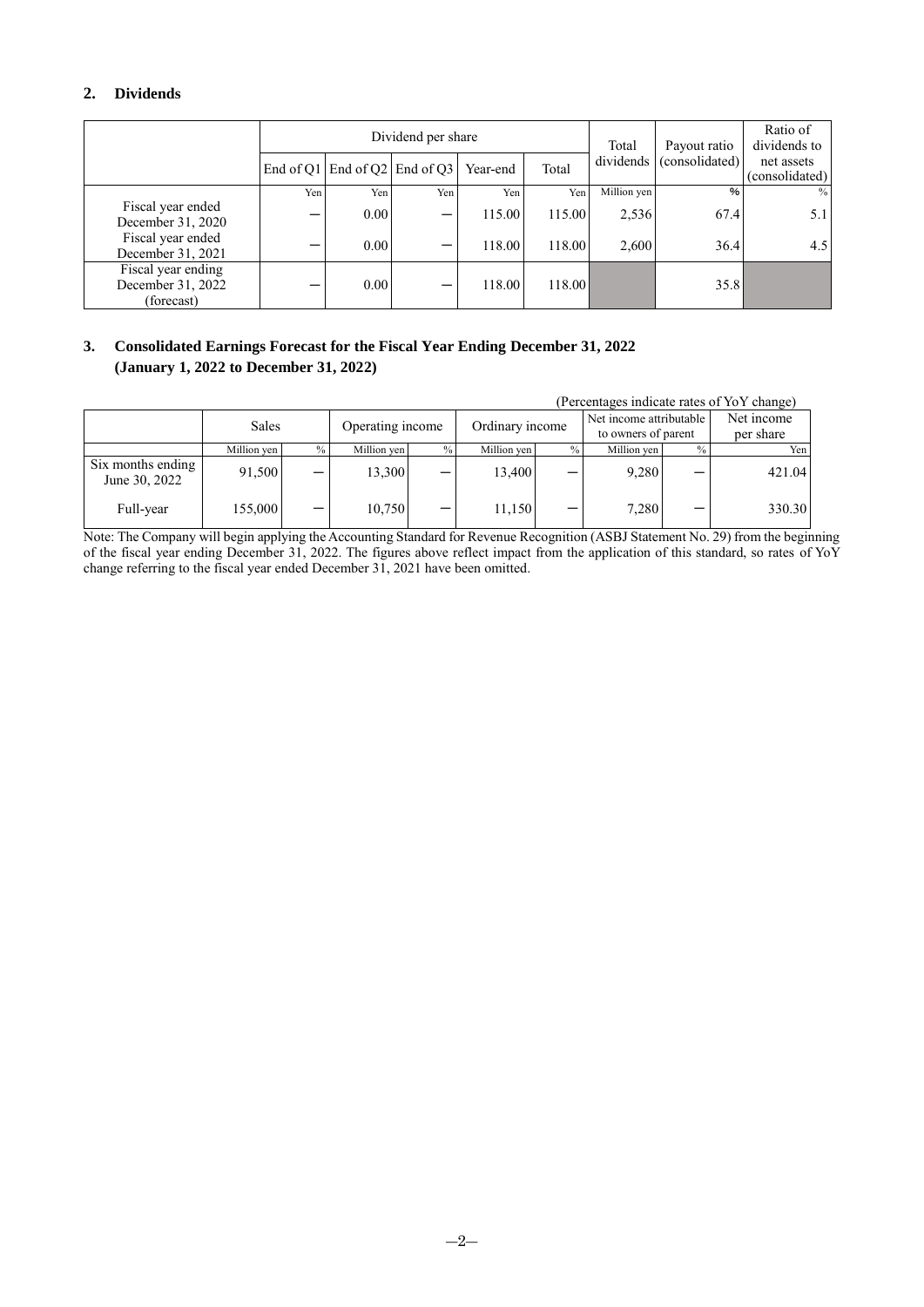**\***Notes

(1) Changes in significant subsidiaries during the period under review: None

(Transfers of specified subsidiaries associated with changes in the Company's scope of consolidation)

Newly subsidiaries added: None Subsidiaries excluded: None

(2) Changes in accounting policies and accounting estimates and retrospective restatements

| 1. Accounting policy changes due to accounting standard revisions, etc.: | None |
|--------------------------------------------------------------------------|------|
| 2. Other accounting policy changes:                                      | None |
| 3. Changes in accounting estimates:                                      | None |
| 4. Retrospective restatements:                                           | None |

(3) Number of shares outstanding (common stock)

| 1. Shares outstanding<br>(including treasury stock) | As of December<br>31, 2021             | 22,077,500 | As of December<br>31, 2020             | 22,057,500 |
|-----------------------------------------------------|----------------------------------------|------------|----------------------------------------|------------|
| 2. Treasury shares outstanding                      | As of December<br>31, 2021             | 36,939     | As of December<br>31, 2020             | 5,065      |
| 3. Average number of shares<br>outstanding          | Fiscal year ended<br>December 31, 2021 | 22,062,456 | Fiscal year ended<br>December 31, 2020 | 20,786,948 |

\*Summaries of financial statements are not subject to audit through certified public accountants or auditing corporations.

\*Appropriate use of earnings forecast and other special notes

The earnings forecasts and other forward-looking statements contained in this document are based on information currently available to the Company, and certain assumptions it considers reasonable, but are not intended to be a promise that the Company will achieve. Actual results may vary materially from forecasts due to a variety of factors. For more information regarding assumptions made when formulating earnings projections and matters to note when using these projections, please see "1. Overview of Operating Results, (4) Future Prospects" on page five of the accompanying materials.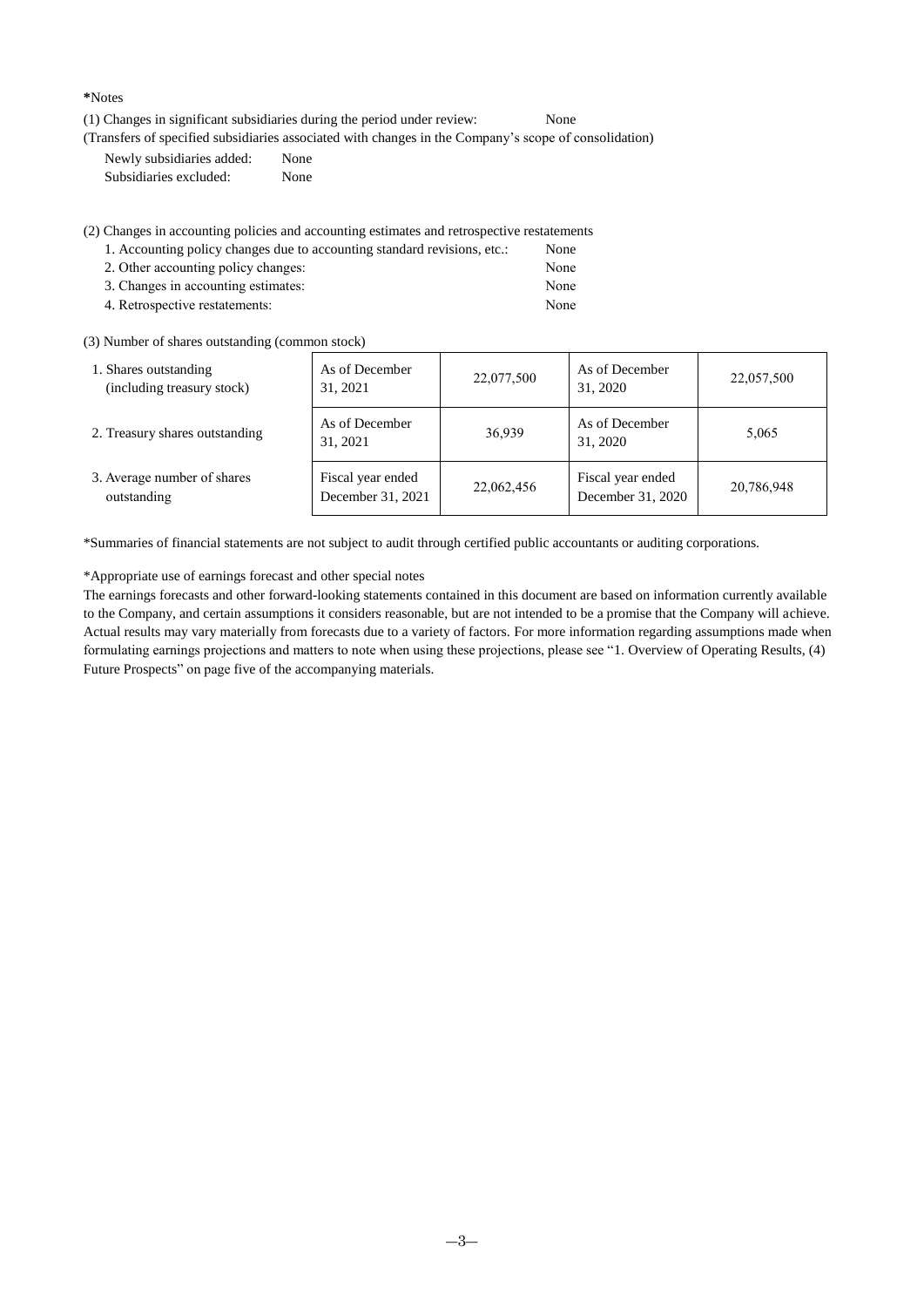# Accompanying Materials ― Contents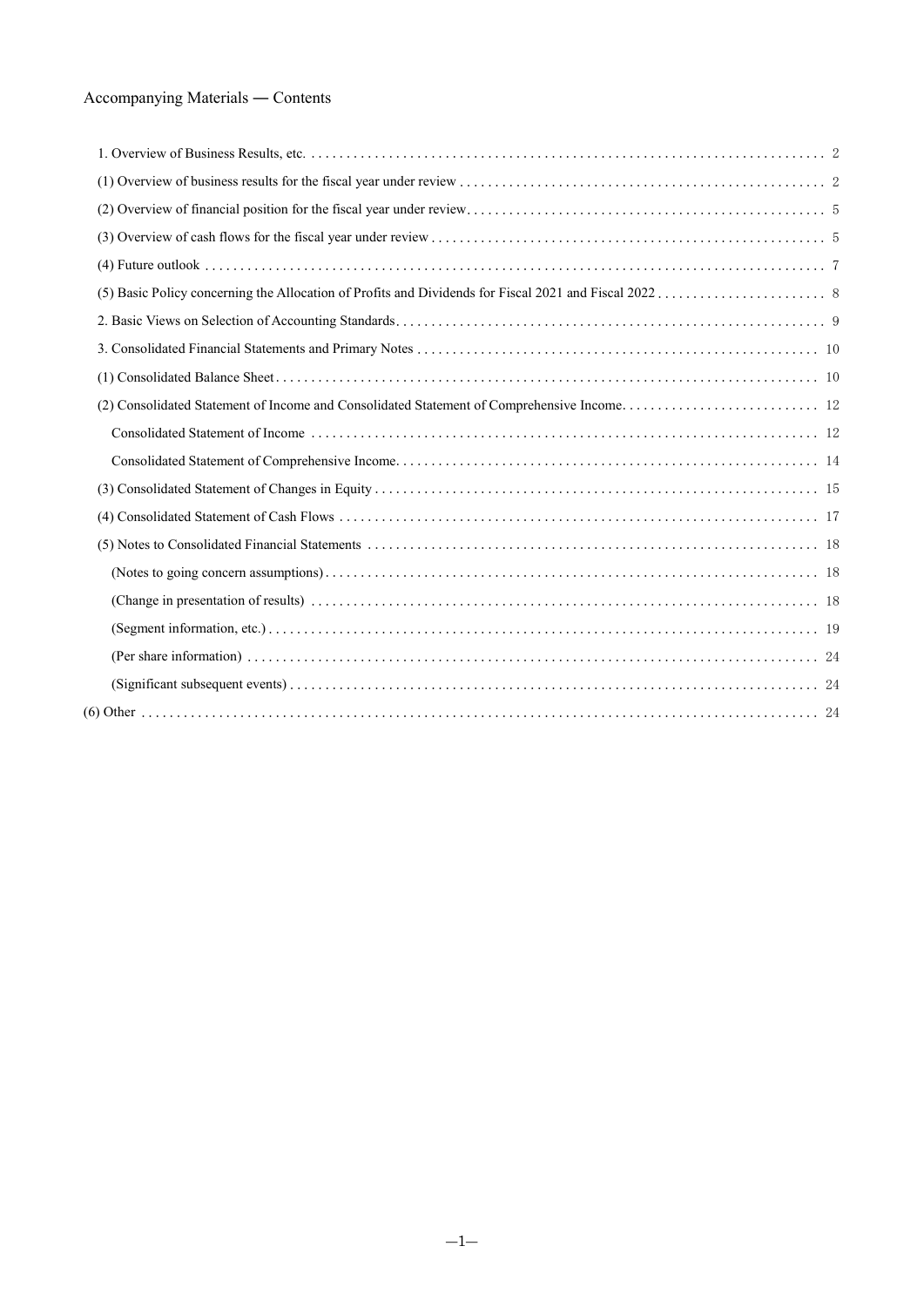### <span id="page-4-1"></span><span id="page-4-0"></span>1. Overview of Business Results, etc.

### (1) Overview of business results for the fiscal year under review

Although the Japanese economy continued to incur impact from the COVID-19 pandemic throughout the fiscal year ended December 31, 2021, new infections decreased thanks to various policies and growth in Japan's vaccinated population, while the economy and social conditions exhibited signs of gradual recovery, including the holding of the Tokyo 2020 Olympic and Paralympic Games, which had been postponed for one year. However, the future of the pandemic remains extremely uncertain, and priority measures have been put in place to thwart the spread of new variants in some regions.

Meanwhile, conditions in Asian regions in which the Earth Corporation is conducting business development continue to require close attention because waves of COVID-19 infections continue to intermittently impact various nations in these Asian regions.

Under these economic conditions, the Company announced its medium-term management plan, "Act For SMILE-COMPASS 2023 - " in February 2021. In accordance with the Company's corporate philosophy, "We act to live in harmony with the Earth," the plan includes four fundamental policies: "Reform Corporate Compass & Infrastructure," "Expand Profit Foundation in Asia," "ESG/Open Innovation," and "Generate Cost Synergies." The Company is striving to implement priority measures associated with these policies during the fiscal year ended December 31, 2021, the first year of the plan.

During the fiscal year ended December 31, 2021, the Company generated 203,785 million yen in sales (+3.9% YoY). This sales growth was due in part to upward impact stemming from factors associated with the Household Products Business, including ongoing high customer demand and the launch of new products in response to lifestyle changes caused by COVID-19. Also contributing to this growth was expansion in the General Environment and Sanitation Business that was caused by an increase in contract numbers. Meanwhile, gross profit rose due to higher sales and the introduction of new products, but operating income amounted to 10,667 million yen (-6.6% YoY), while ordinary income came to 11,362 million yen (-2.6% YoY). These declines were primarily due to an increase in returns of insecticides and repellents, active investment in marketing and human resources, and a rise in logistical costs. At the same time, net income attributable to owners of parent reached a record high of 7,142 million yen (+101.4% YoY) in part because it did not incur downward impact it previously sustained during the fiscal year ended December 31, 2020, when the Company recorded impairment losses on goodwill associated with its acquisition of Earth Corporation Vietnam as extraordinary losses.

Results by segment were as follows.

#### Household Products Business

Through its Household Products Business, the Company endeavored to rejuvenate corresponding markets through advertising, the creation of appealing sales areas, and other means of communicating with customers while pursuing new customers with the launch of new products and updating existing products to improve their value. At the same time, it strove to lower manufacturing costs and raise the efficiency of its sales-related spending as it targeted improvement in profitability. Overseas, despite downward impact stemming from lockdowns implemented in response to the COVID-19 pandemic, the Company generated sales growth, particularly in China, thanks to its proactive investment of management resources.

In the fiscal year ended December 31, 2021, sales generated through the Household Products Business amounted to 188,493 million yen (+5.1% YoY), rising thanks primarily to growth in the market share of insecticides and repellents that resulted from favorable sales of new products in this category and sales of bath salts, which saw an expansion in the size of their market due to changes in customer demand caused by COVID-19. Meanwhile, gross profit increased due to the introduction of new products and higher sales, but segment operating profit declined to 9,944 million yen (-0.4% YoY) as a result of growth in returns of insecticides and repellents, active investments in marketing and human resources, and soaring logistical costs.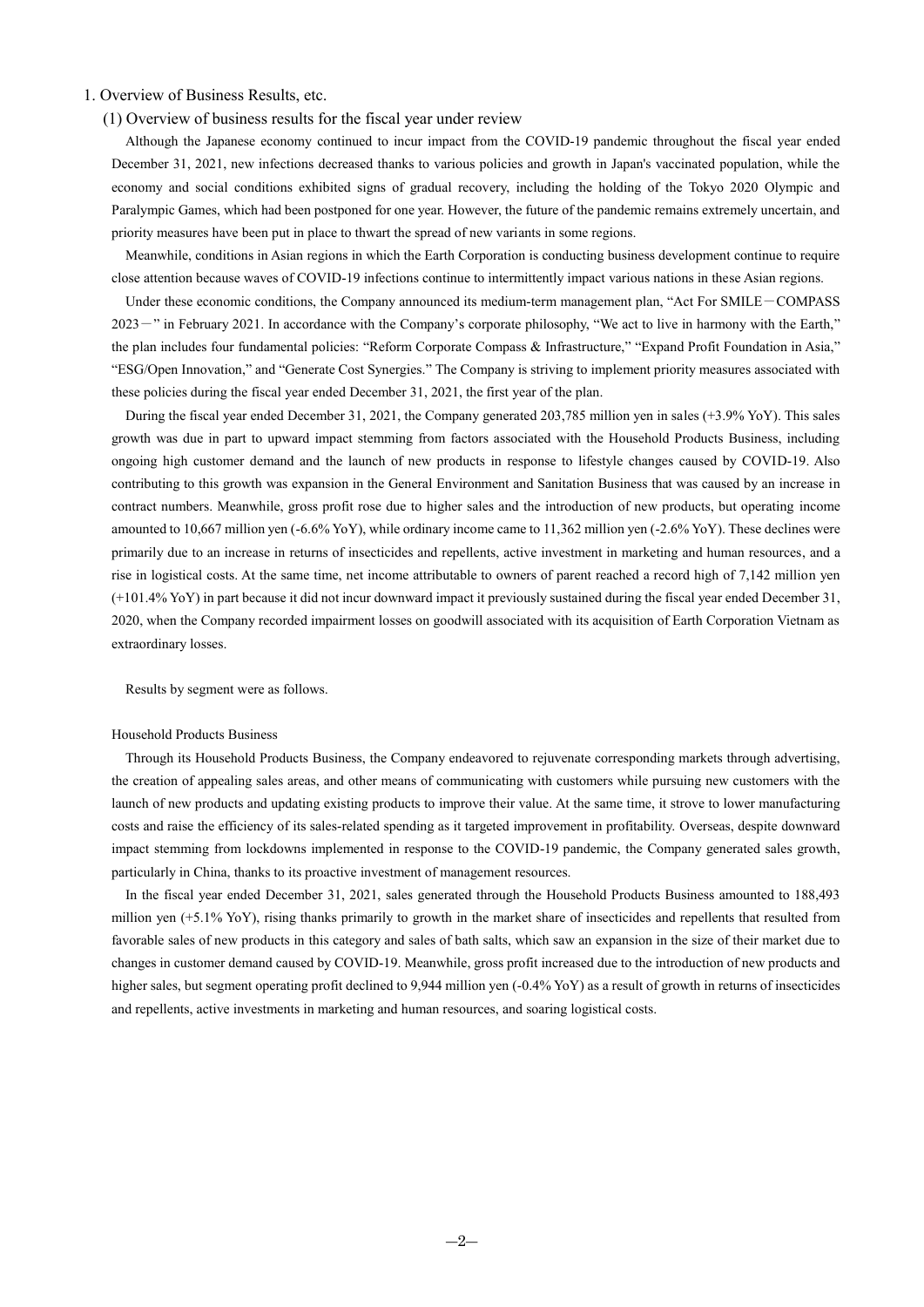### Results in the Household Products Business (Millions of yen)

|                                   | Fiscal year ended<br>December 31, 2020 | Fiscal year ended<br>December 31, 2021 | Change | Rate of change |
|-----------------------------------|----------------------------------------|----------------------------------------|--------|----------------|
| Insecticides and repellents       | 65,990                                 | 69,000                                 | 3,010  | 4.6%           |
| Household products                | 104,164                                | 110,154                                | 5,990  | 5.8%           |
| Oral hygiene products             | 45,222                                 | 46,935                                 | 1,712  | 3.8%           |
| Bath salts                        | 26,334                                 | 29,915                                 | 3,580  | 13.6%          |
| Other household products          | 32,606                                 | 33,303                                 | 697    | 2.1%           |
| Pet products and others           | 9,220                                  | 9,338                                  | 118    | $1.3\%$        |
| Total sales                       | 179,374                                | 188,493                                | 9,119  | $5.1\%$        |
| Segment income (operating income) | 9,980                                  | 9,944                                  | (35)   | $(0.4\%)$      |

Note: Sales include internal sales and transfers made within and between segments, which amounted to 9,615 million yen during the fiscal year ended December 31, 2020 and 11,804 million yen during the fiscal year ended December 31, 2021.

#### Insecticides and repellents

In Japan, demand continues to grow due to lifestyle changes associated with the pandemic, including recommendations to ventilate living spaces and more time spent at home. However, the size of the market for insecticides and repellents declined compared to the fiscal year ended December 31, 2020, when it was strong, due mainly to falling temperatures that began their downward slide in August 2021. Under these circumstances, the return rate for insecticides and repellents rose to 6.5% (+1.7 points YoY), up from the record-low level it reached in the fiscal year ended December 31, 2020. Regardless, the market share of the Company's insecticides and repellents increased to 55.8% (Company estimate; +0.8 points YoY) thanks to growth in sales of products such as *Earth Mushiyoke Net EX* (insect repellent) and *Kobae ga Hoi Hoi* (fruit fly traps), as well as contribution from new products including *Osu Dake Earth Red Muen Push* (no-flame fumigation of cockroaches, mites, fleas).

Overseas, the Company observed favorable results in terms of sales generated through e-commerce channels China. It also reported sales increases in ASEAN regions such as Thailand and Vietnam despite downward impact from lockdowns implemented in response to the COVID-19 pandemic. Meanwhile, sales generated through exports to the Middle East and other regions also achieved growth.

Sales amounted to 69,000 million yen (+4.6% YoY).

#### Household products

Sales of oral hygiene products came to 46,935 million yen, up 3.8% YoY, thanks to ongoing strong performance from *Mondahmin Premium Care Sensitive* (a mouthwash) and *Shumitect* (a line of toothpastes formulated to prevent dentin hypersensitivity).

Shifts in customer demand in response to the COVID-19 pandemic saw the market for bath salts expand. Bath salt sales were 29,915 million yen, up 13.6% YoY, due to continuing favorable performance from products such as *Onpo* tablets, the granular form of *Kikiyu* (a carbonated bath agent), and packaged bath salts *Iiyu Tabidachi*.

Despite a YoY decline in sales of dehumidifiers and cooling agents caused by falling temperatures that began their downward slide in August 2021, sales of other household products rose to 33,303 million yen (+2.1% YoY) thanks to expansion in sales of the Company's *Rakuhapi* series of cleaning products, which occurred amid continuously strong demand.

Segment sales amounted to 110,154 million yen (+5.8% YoY).

### Pet products and others

Sales of pet products and other miscellaneous products rose to 9,338 million yen (+1.3% YoY), driven primarily by an increase in customers who began to keep pets during the COVID-19 pandemic and growth in sales of cleaning towels and other pet care products, as well as pet food, that occurred as people spent more time at home and developed more deep communication with their pets. Also contributing to expansion in sales of pet products and other miscellaneous products were proactive sales measures, including updates to existing products and efforts aimed at raising recognition among customers through the introduction of products with new features.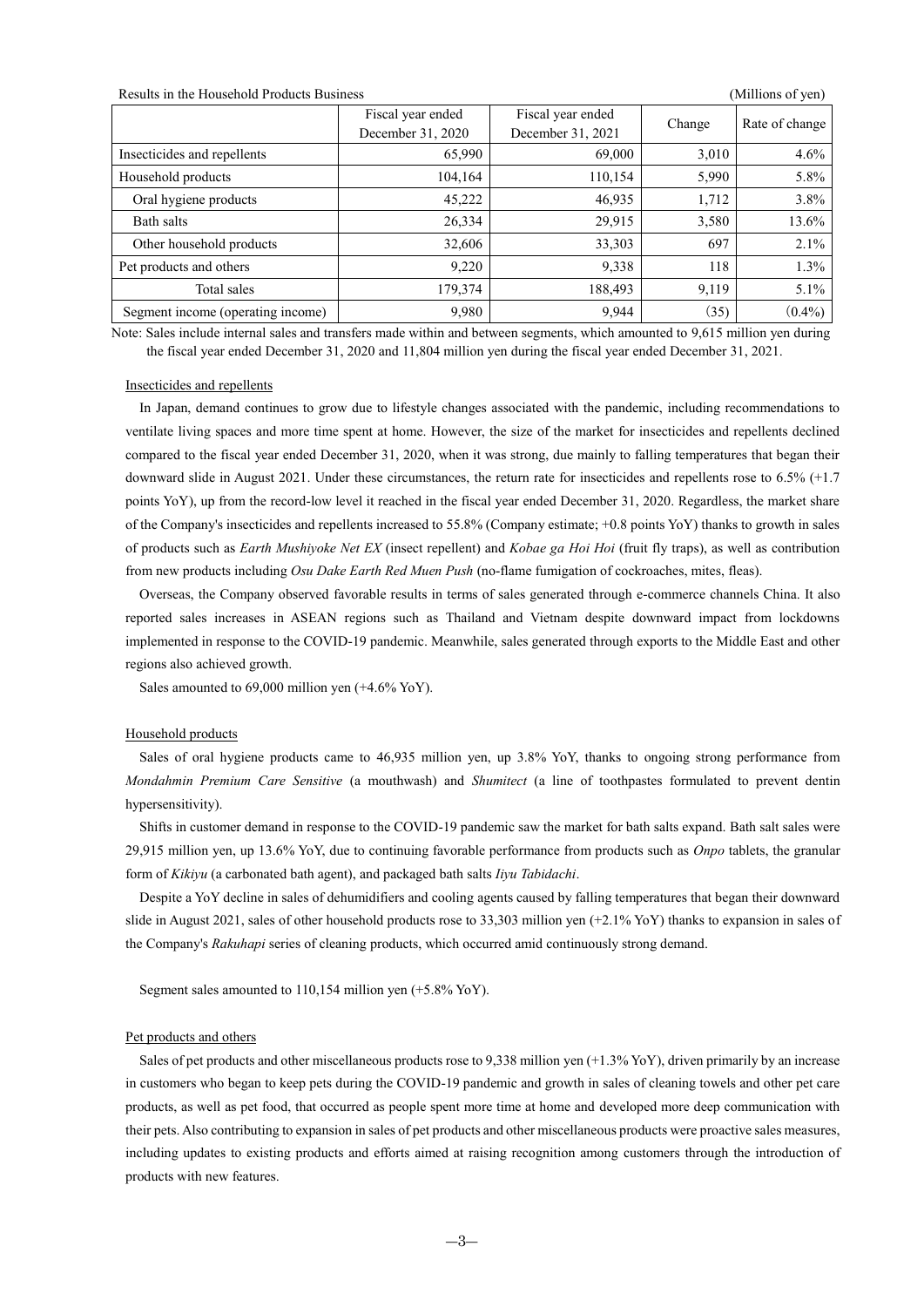General Environment and Sanitation Business

In the General Environment and Sanitation Business, the Company is enhancing its in-house hygiene management as relevant laws in Japan are revised and safety standards for food, pharmaceutical products, and medical care are adjusted on an international scale. Accordingly, the Company observed growth in demand among core customers (food, pharmaceutical, and packing material factories) for its high-quality hygiene management services, which leverage the Company's specialized knowledge, skills, and expertise.

Under these circumstances, we endeavored to maintain and expand our contracts by providing standout quality assurance services through the enhancement of our technological development capabilities. At the same time, we actively invested in the construction of an internal framework that facilitates the prompt fulfillment of customer needs associated primarily with software development aimed at improving operational efficiency and recruiting and training human resources. Along with these efforts, we intensified our initiatives in the pharmaceutical and regenerative medicine industries and efforts associated with auditing and consulting services related to food safety management.

Consequently, sales in the General Environment and Sanitation Business amounted to 27,234 million yen (+3.1% YoY), while segment income (operating income) fell to 1,114 million yen (-21.5% YoY) due to an increase in the Company's cost of sales ratio and a rise in personnel expenses that occurred due to the Company's active investment in human resources.

Results in the General Environment and Sanitation Business (Millions of yen)

|                                   | Fiscal year ended<br>December 31, 2020 | Fiscal year ended<br>December 31, 2021 | Change | Rate of change |
|-----------------------------------|----------------------------------------|----------------------------------------|--------|----------------|
| Sales                             | 26.420                                 | 27,234                                 | 813    | $3.1\%$        |
| Segment income (operating income) | .419                                   | 1,114                                  | (305)  | $(21.5\%)$     |

Note: Sales include internal sales and transfers made within and between segments, which amounted to 134 million yen in the fiscal year ended December 31, 2020 and 138 million yen in the fiscal year ended December 31, 2021.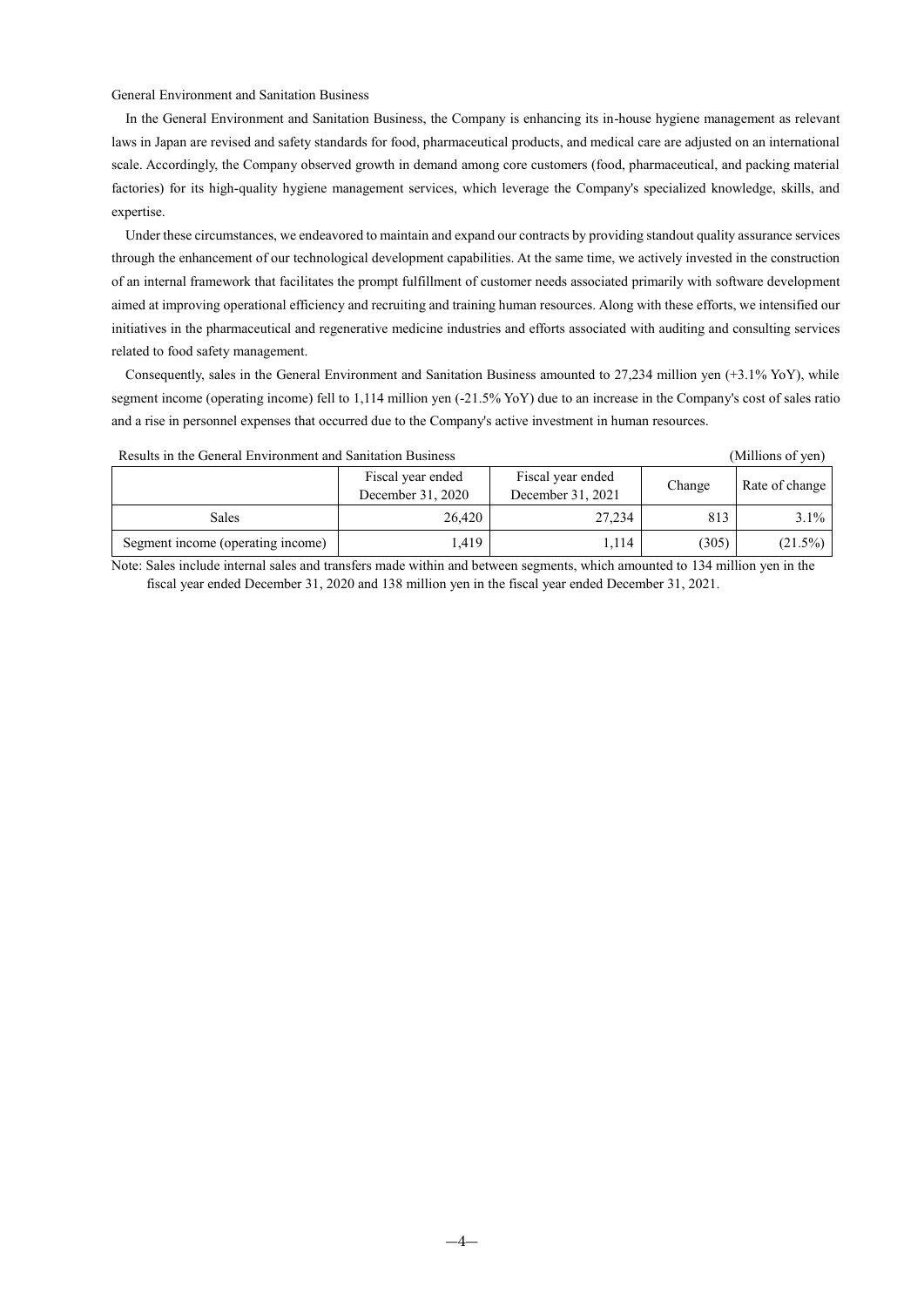## <span id="page-7-0"></span>(2) Overview of financial position for the fiscal year under review

(Consolidated financial position) (Millions of yen)

|                            | Fiscal year ended | Fiscal year ended |            |
|----------------------------|-------------------|-------------------|------------|
|                            | December 31, 2020 | December 31, 2021 | Change     |
| Total assets               | 119,870           | 120,715           | 845        |
| Liabilities                | 60,046            | 56,118            | (3,927)    |
| Net assets                 | 59.823            | 64.596            | 4.773      |
| Equity ratio $(\%)$        | 46.1              | 49.7              | 3.6 points |
| Net assets per share (yen) | 2,507.62          | 2,720.37          | 212.75     |
|                            |                   |                   |            |

As of December 31, 2021, total assets amounted to 120,715 million yen, up 845 million yen compared to December 31, 2020. This increase occurred despite declines in notes and accounts receivable—trade, investment securities, and goodwill and was principally due to growth in inventories and retirement benefit assets.

Total liabilities amounted to 56,118 million yen, down 3,927 million yen compared to December 31, 2020. This decline occurred despite growth in electronically recorded obligations—operating and was mainly due to decreases in notes and accounts payable trade, income taxes payable, and borrowings.

Net assets rose to 64,596 million yen, up 4,773 million yen compared to December 31, 2020. This growth was chiefly due to an increase in retained earnings.

Consequently, the Company's equity ratio rose to 49.7%, an increase of 3.6 points compared to December 31, 2020.

|                                                      | Fiscal year<br>ended<br>December 31.<br>2017 | Fiscal year<br>ended<br>December 31.<br>2018 | Fiscal year<br>ended<br>December 31,<br>2019 | Fiscal year<br>ended<br>December 31,<br>2020 | Fiscal year<br>ended<br>December 31,<br>2021 |
|------------------------------------------------------|----------------------------------------------|----------------------------------------------|----------------------------------------------|----------------------------------------------|----------------------------------------------|
| Equity ratio $(\%)$                                  | 38.0                                         | 37.0                                         | 37.3                                         | 46.1                                         | 49.7                                         |
| Equity ratio on a fair market value basis (%)        | 97.1                                         | 93.4                                         | 107.4                                        | 107.1                                        | 111.9                                        |
| Interest-bearing debt to cash flow ratio<br>(annual) | 2.4                                          | 62.1                                         | 2.1                                          | 0.2                                          | 0.8                                          |
| Interest coverage ratio                              | 102.1                                        | 24.2                                         | 105.3                                        | 549.6                                        | 634.1                                        |

Reference: Cash flow-related indicators

### <span id="page-7-1"></span>(3) Overview of cash flows for the fiscal year under review

(Consolidated cash flow) (Millions of yen)

|                                                                |                   |                   | (1.111110110011) |  |
|----------------------------------------------------------------|-------------------|-------------------|------------------|--|
|                                                                | Fiscal year ended | Fiscal year ended |                  |  |
|                                                                | December 31, 2020 | December 31, 2021 | Change           |  |
| Cash flows from operating activities                           | 24,590            | 4,814             | (19,776)         |  |
| Cash flows from investing activities                           | (3,168)           | (3,220)           | (51)             |  |
| Cash flows from financing activities                           | (4,938)           | (4,610)           | 328              |  |
| Effect of exchange rate change on cash<br>and cash equivalents | (79)              | 327               | 406              |  |
| Net increase (decrease) in cash and cash<br>equivalents        | 16,403            | (2,688)           | (19,092)         |  |
| Cash and cash equivalents at end of<br>period                  | 23,716            | 21,027            | (2,688)          |  |

As of December 31, 2021, cash and cash equivalents (below, "cash") stood at 21,027 million yen, down 2,688 million yen compared to December 31, 2020.

In the fiscal year ended December 31, 2021, net cash provided by operating activities amounted to 4,814 million yen (versus 24,590 million yen in the fiscal year ended December 31, 2020). The primary sources of this cash were 10,963 million yen in profit before income taxes (7,278 million yen in the fiscal year ended December 31, 2020), 3,536 million yen in depreciation (3,334 million yen in the fiscal year ended December 31, 2020), and 1,836 million yen in amortization of goodwill (2,849 million yen in the fiscal year ended December 31, 2020). Downward impact on cash stemmed mainly from 5,562 million yen in income taxes paid (2,639 million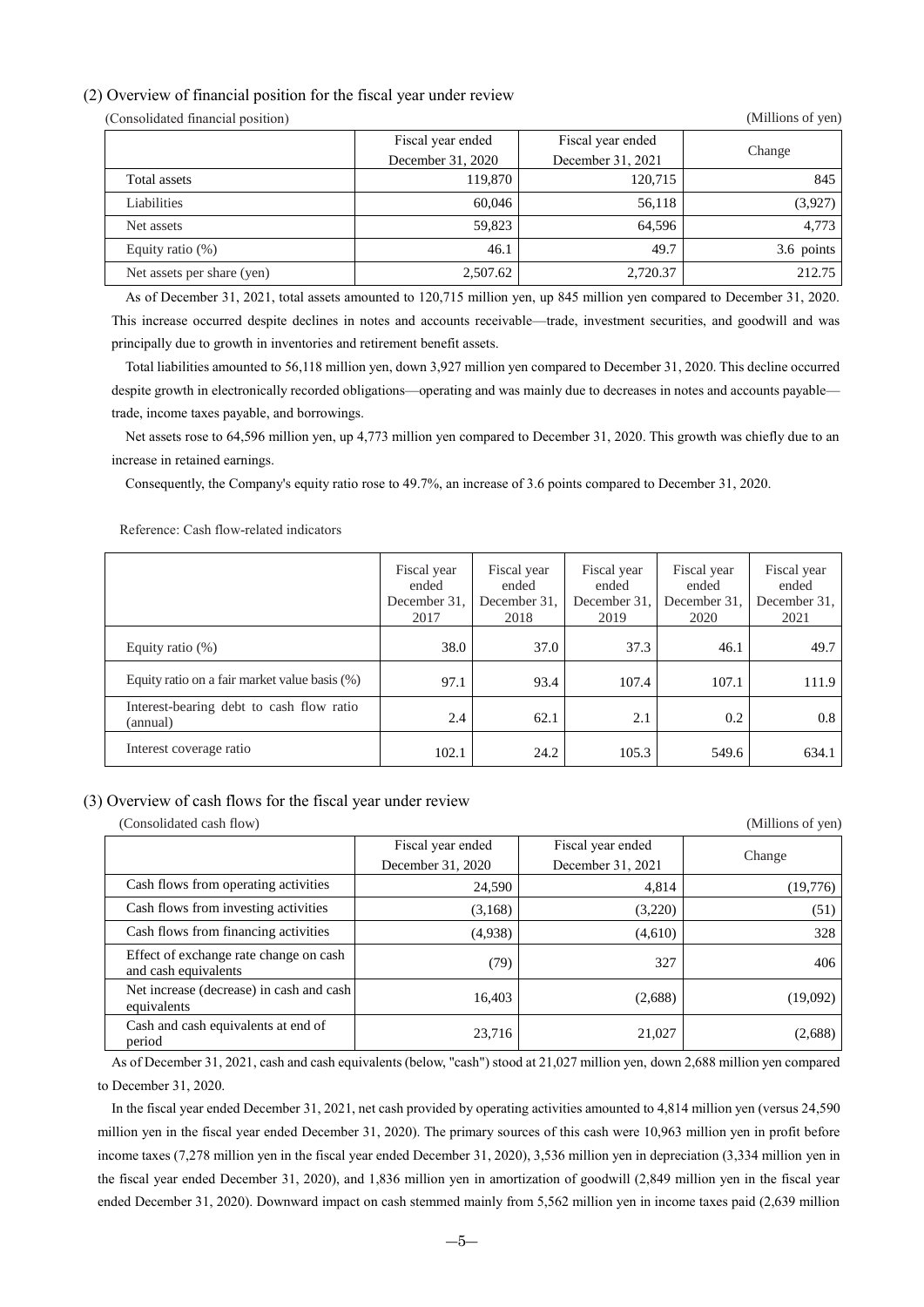yen in the fiscal year ended December 31, 2020) and a 5,114 million-yen increase in inventories (in contrast with a decrease of 300 million yen in the fiscal year ended December 31, 2020).

Net cash used in investing activities was 3,220 million yen (3,168 million yen used in the fiscal year ended December 31, 2020). This figure primarily consisted of 2,616 million yen in purchase of property, plant, and equipment (2,298 million yen in the fiscal year ended December 31, 2020).

Net cash used in financing activities amounted to 4,610 million yen (4,938 million yen used in the fiscal year ended December 31, 2020). Cash used consisted mainly of 2,536 million yen in dividends paid (2,023 million yen in the fiscal year ended December 31, 2020) and 1,314 million yen in repayments of long-term borrowings (3,279 million yen in the fiscal year ended December 31, 2020).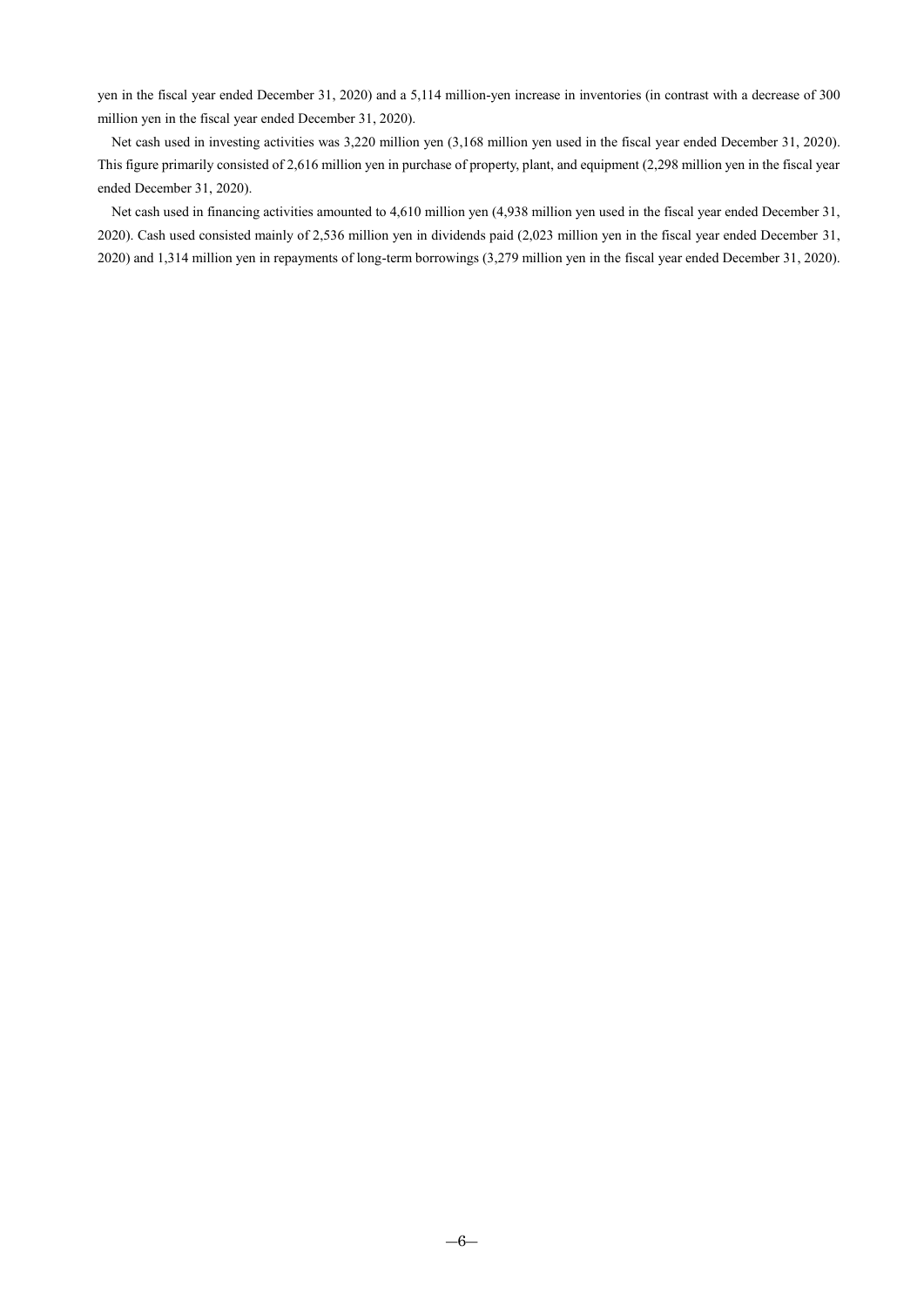### <span id="page-9-0"></span>(4) Future outlook

Although the Japanese economy showed signs of gradual recovery due to a variety of policies implemented in response to the COVID-19 pandemic and expansion in Japan's vaccinated population, future circumstances remain extremely uncertain due to the rapid spread of new COVID-19 variants, while trends associated with consumer spending and business activities continue to require close observation. Additionally, business environments surrounding the industries in which Earth Corporation develops its products and services continue to change on a daily basis due to a variety of factors, including growth in buying power stemming from M&A among retailers, expansion in e-commerce channels, fragmentation of customer needs, and soaring raw material prices.

Under these circumstances, the Group will continue to focus on "creating a market with customers" in accordance with its Corporate Philosophy of acting to "to live in harmony with the Earth" as it simultaneously contributes to the achievement of the Sustainable Development Goals (SDGs). Additionally, in accordance with its medium-term management plan, "Act For SMILE-COMPASS 2023-" (in effect until the end of 2023), the Company will remain conscious of capital efficiency while conducting management that further enhances profitability.

In terms of overseas expansion, which is currently Earth Corporation's most important growth driver, the Company will improve profitability and establish a foundation for earnings by maintaining local subsidiaries in China and other ASEAN regions (its primary target areas for expansion) and proactively investing its management resources. Furthermore, with regard to strategies associated with exports and cross-border e-commerce, the Company will aim to generate earnings by focusing on highly profitable products and through the development and introduction of products that meet the unique needs of each of the countries in which it operates.

As it expands its operations in Japan, the Company will endeavor to generate steady earnings amid external environmental changes caused by climate change and the COVID-19 pandemic. At the same time, it will continue to launch new products and services in response to these changes while also conducting promotional campaigns and developing new sales channels on an ongoing basis. Additionally, Earth Corporation will leverage the experience and knowledge it has accumulated as a leader in the field of insecticides and repellents as it promotes the MA-T (Matching Transformation) system, an innovative catalytic technology developed in Japan. The Company believes that its mission includes enhancing the credibility of the MA-T system throughout society, expanding positive economic impact through the creation of new industries, and exploring possible solutions to social issues. Through the platform provided by Japan MA-T Industrial Association, Earth Corporation will collaborate with a wide range of companies, research institutes, and organizations as it attempts to augment the value of MA-T and facilitate its utilization across a broad spectrum of industries.

Earth Corporation is evaluating the results of these activities in each of its individual business divisions and categories, gradually establishing profit management indicators that enable it to closely monitor profitability. At the same time, the Company is striving to increase its investment efficiency moving forward. In support of these efforts, it maintains an awareness of capital costs when formulating hurdle rates for individual investment projects. Additionally, the Company will actively invest in a variety of large-scale system-related projects that aim to generate work style reforms and improve labor productivity, including upgrades to core systems and Group ICT infrastructure.

Incorporating impact from these efforts, the Company's full-year consolidated earnings forecast for the fiscal year ending December 31, 2022 projects 155,000 million yen in sales, 10,750 million yen in operating income, 11,150 million yen in ordinary income, and 7,280 million yen in net income attributable to owners of parent.

Included below are forecasts for each of the Company's business segments.

### Household Products Business

Earth Corporation projects that demand for product lines that it handles through its Household Products Business will remain high thanks to lifestyle changes caused by the COVID-19 pandemic. At the same time, the Company does not believe that it will be able to compensate for downward impact from soaring raw material prices through its own independent efforts alone. Given these circumstances, the Company will aim to secure sufficient earnings by adopting policies targeting sales growth, higher earnings in categories where it has captured high market shares, appropriate allocation of management resources, and improved cost efficiency.

Earth Corporation projects that the COVID-19 pandemic will continue to cause major changes in the market for insecticides and repellents, which are a major source of earnings, while also raising corresponding demand. Facing these circumstances as a leading Japanese manufacturer of insecticides and repellents, the Company believes that facilitating the spread of accurate information regarding the prevention of insect-borne diseases is one of its responsibilities. In accordance with this view, it will aim to strengthen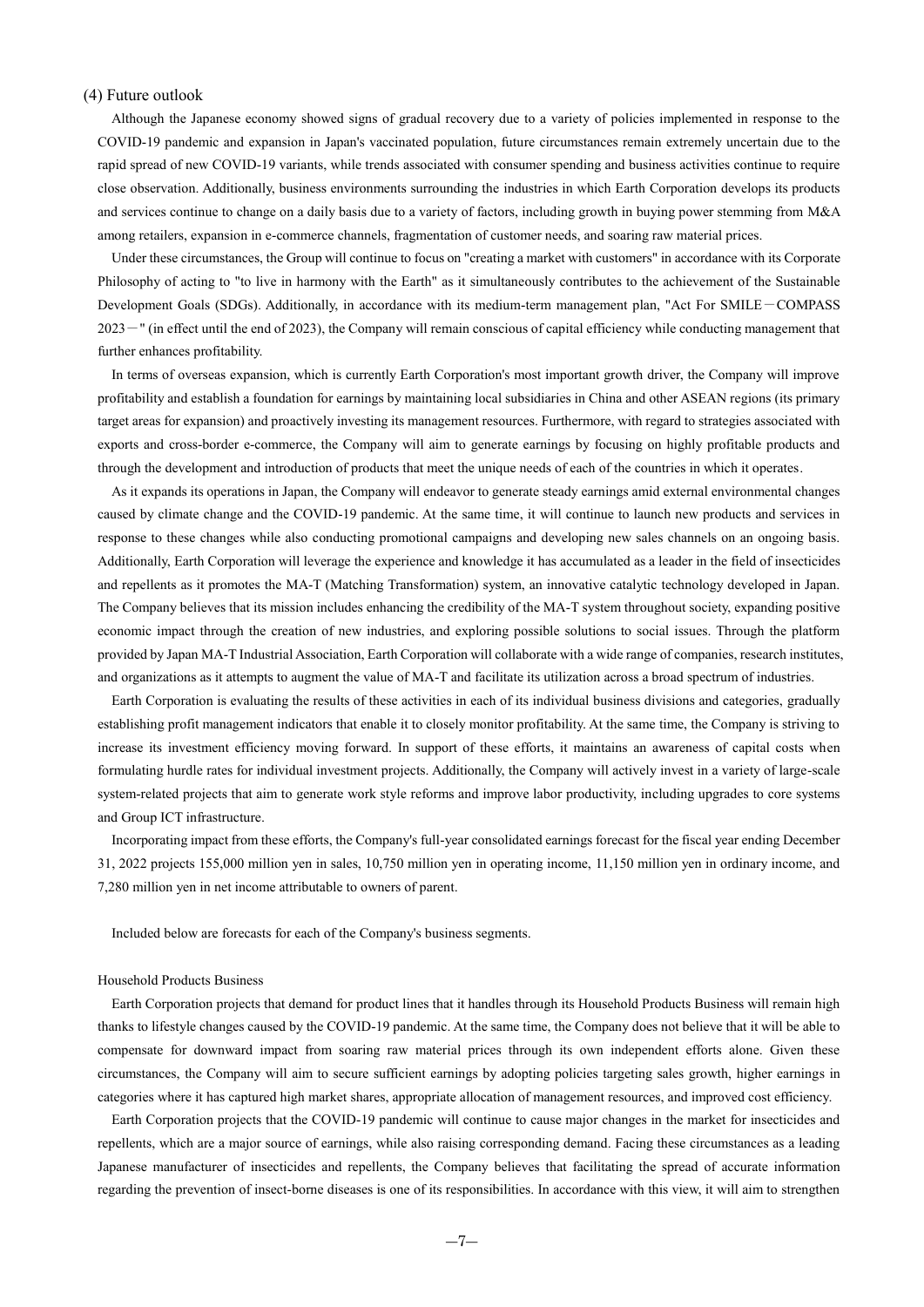sales through educational activities such as "insecticide and repellent seminars" and the establishment of "insecticide and repellent stations." In terms of household products, we will aim to achieve maximum scale and profitability in all major product categories, including oral hygiene products, bath salts, clothing care products, and deodorizing air fresheners. To facilitate the achievement of these aims, we will introduce new products, generate buzz through promotional campaigns, and develop new sales vectors, such as ecommerce and BtoB channels.

With regard to overseas expansion, we will develop products and implement sales measures that satisfy the unique needs of each of the countries in which we operate. Through these efforts, we will ensure response that is appropriate for the different climates, cultures, preferences, and laws and regulations associated with each of these countries. Moving forward, our local subsidiary in Thailand will aim to improve its profit structure primarily through efficient investment in marketing while striving to generate growth through a focus on business categories where it can leverage the competitive advantage of our corporate group. Meanwhile, we will take advantage of Vietnam's favorable geographic location by continuing to invest in our Vietnamese subsidiary, which is a major production base facilitating our medium- to long-term expansion overseas. Through our local subsidiary in Malaysia, we will target full-scale launches of insecticides and repellents while aiming to expand existing brands and strengthen distribution channels. Using new companies that we plan to acquire for the purpose of accelerating our business development in the Philippines, we will broaden the scope of our operations in the same country while maintaining a particular focus on insecticides and repellents. Additionally, we will actively pursue business expansion in other ASEAN regions as we aim to establish local subsidiaries and capitalize on M&A opportunities. In China, Earth Corporation will strive to improve its earnings efficiency by allocating management resources to ecommerce sales (a channel that is rapidly growing due to COVID-19) while launching products through which it can leverage its competitive advantages, including insecticides and repellents, masks, and dehumidifying agents.

In the meantime, we will aim to secure adequate profits through ongoing efforts aimed at lowering manufacturing- and sales-related costs, cutting down on product returns, and limiting marketing expenditures.

Consequently, we project segment sales of 137,763 million yen and segment income (operating income) of 9,320 million yen in the Household Products Business.

### General Environment and Sanitation Business

The core customers of our General Environment and Sanitation Business (primarily companies associated with the food, pharmaceutical, and packaging material industries) are facing stringent requirements regarding the establishment of hygiene management measures aimed at preventing food poisoning and contamination through foreign matter. Accordingly, they are exhibiting growing need for the high-quality hygiene management services that Earth Corporation provides using its specialized knowledge, technology, and expertise.

In response to these circumstances, we will utilize the Saito General Research Institute as a base for promoting research, technological development, and the training of human resources. At the same time, we will provide services using IoT technology and various AI systems, expand auditing activities related to food safety, and step up expansion in the life science field as we aim to achieve stable earnings growth through an increase in annual contracts.

Based on these factors, we project segment sales of 27,700 million yen and segment income (operating income) of 1,430 million yen in the General Environment and Sanitation Business.

Earth Corporation will begin applying the Accounting Standard for Revenue Recognition (ASBJ Statement No. 29) from the beginning of the fiscal year ending December 31, 2022. Accordingly, the consolidated earnings projections indicated above reflect impact stemming from the application of this standard and forecasts regarding rates of year-on-year change have been omitted.

#### <span id="page-10-0"></span>(5) Basic Policy concerning the Allocation of Profits and Dividends for Fiscal 2021 and Fiscal 2022

We view the return of profits to our shareholders as an important management issue, and accordingly strive to ensure both stable dividends and a dividend on equity ratio (DOE) of four to five percent while securing internal reserves in pursuit of sustainable growth and the maintenance of a sound management structure.

The Company will primarily use internal reserves for strategic investments and M&A targeting an expanded revenue base in Asia, investment in core system upgrades and other ICT infrastructure construction projects, research and development expected to lead to open innovation, and capital investment aimed at improving production efficiency. In addition, the Company will consider conducting share buybacks in flexible accordance with cash flow conditions and stock price trends.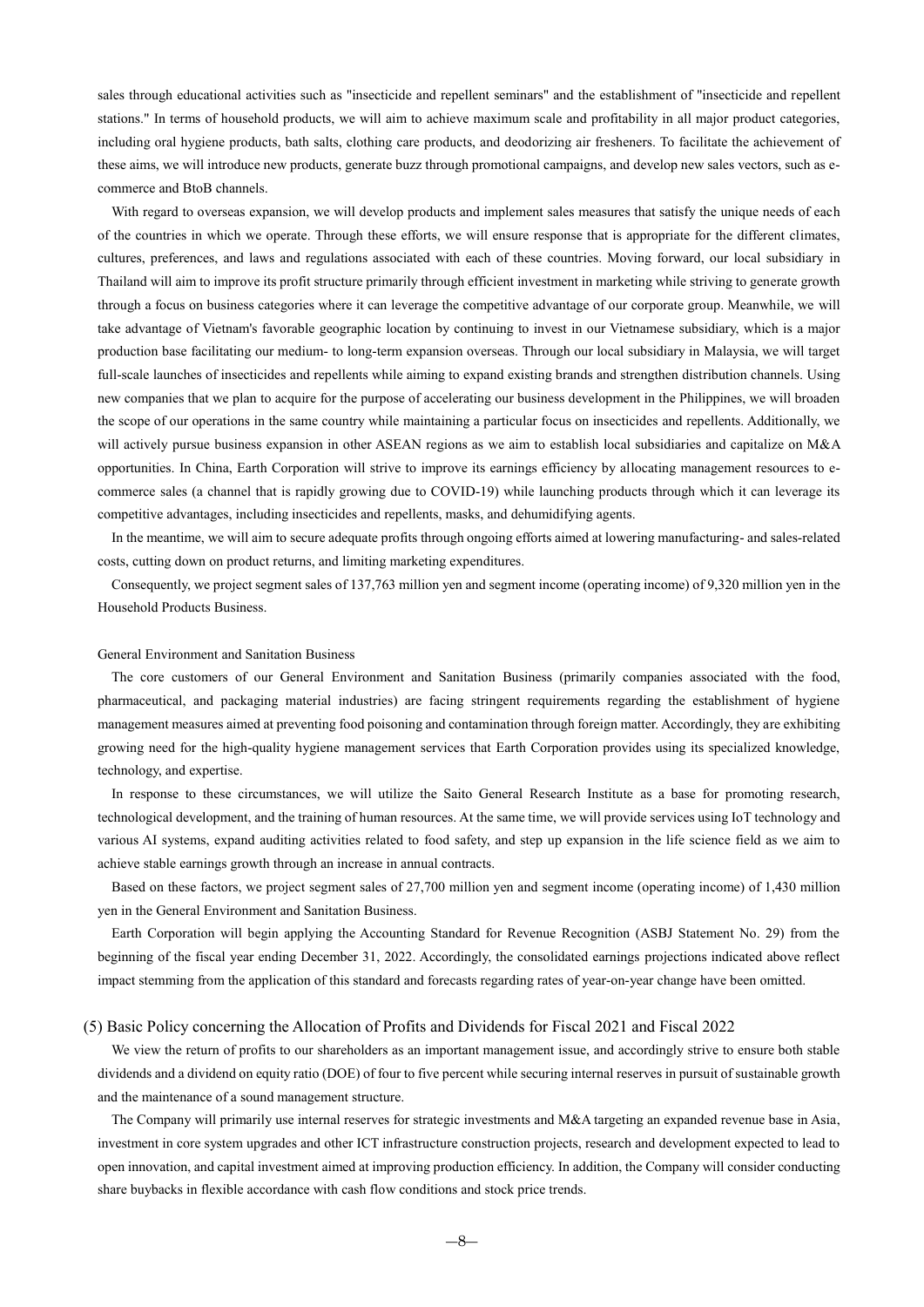Based on these policies, we project 118 yen per share in full-year dividends, which, as stated in our IR release entitled "Notice of Revisions to Earnings and Dividend Forecasts for the Fiscal Year Ended December 31, 2021" (released on January 31, 2022 in Japanese only), is an increase of 3 yen per share from our previous forecast. As a result of this upward revision, we now project a DOE ratio of 4.5% and a consolidated dividend payout ratio of 36.4%.

The Company also plans to pay 118 yen per share in full-year dividends in the fiscal year ending December 31, 2022.

### <span id="page-11-0"></span>2. Basic Views on Selection of Accounting Standards

Over the near term, the Company will prepare its financial statements based on Japanese generally accepted accounting principles (GAAP), taking into account the inter-period comparability of financial statements and comparability across companies.

In terms of the application of International Financial Reporting Standards (IFRS), the Company will take appropriate measures in light of the existing circumstances in Japan and overseas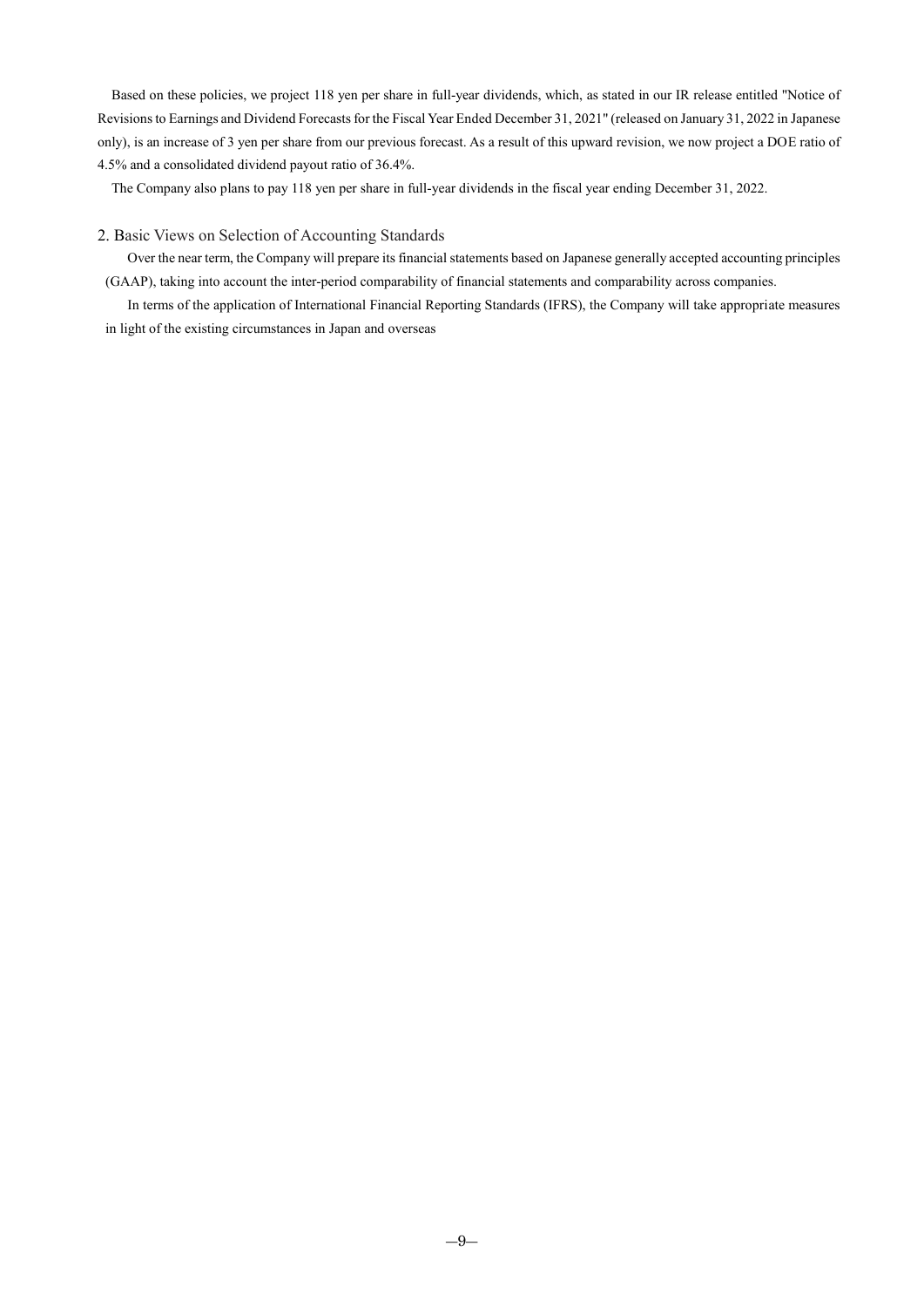# <span id="page-12-0"></span>3. Consolidated Financial Statements and Primary Notes

<span id="page-12-1"></span>(1) Consolidated Balance Sheet

|                                                 |                                                | (Millions of yen)                              |
|-------------------------------------------------|------------------------------------------------|------------------------------------------------|
|                                                 | Fiscal year ended                              | Fiscal year ended                              |
|                                                 | December 31, 2020<br>(as of December 31, 2020) | December 31, 2021<br>(as of December 31, 2021) |
| Assets                                          |                                                |                                                |
| Current assets                                  |                                                |                                                |
| Cash and deposits                               | 23,716                                         | 21,027                                         |
| Notes and accounts receivable - trade           | 21,236                                         | 21,210                                         |
| Electronically recorded obligations - operating | 1,509                                          | 1,730                                          |
|                                                 |                                                |                                                |
| Merchandise and finished goods                  | 17,403<br>789                                  | 21,622<br>1,315                                |
| Work in process<br>Raw materials and supplies   | 3,986                                          | 4,564                                          |
| Other                                           |                                                |                                                |
| Allowance for doubtful accounts                 | 2,124                                          | 2,568                                          |
|                                                 | (20)                                           | (20)                                           |
| Total current assets                            | 70,747                                         | 74,018                                         |
| Non-current assets                              |                                                |                                                |
| Property, plant and equipment                   |                                                |                                                |
| Buildings and structures                        | 29,002                                         | 29,489                                         |
| Accumulated depreciation and impairment         | (14,982)                                       | (15,884)                                       |
| Buildings and structures, net                   | 14,019                                         | 13,604                                         |
| Machinery, equipment and vehicles               | 15,598                                         | 16,536                                         |
| Accumulated depreciation and impairment         | (11, 357)                                      | (12, 426)                                      |
| Machinery, equipment and vehicles, net          | 4,240                                          | 4,110                                          |
| Land                                            | 7,875                                          | 7,873                                          |
| Leased assets                                   | 115                                            | 255                                            |
| Accumulated depreciation and impairment         | (58)                                           | (79)                                           |
| Leased assets, net                              | 56                                             | 176                                            |
| Construction in progress                        | 389                                            | 253                                            |
| Other                                           | 8,616                                          | 9,198                                          |
| Accumulated depreciation and impairment         | (7,166)                                        | (7,666)                                        |
| Other, net                                      | 1,449                                          | 1,532                                          |
| Total property, plant and equipment             | 28,030                                         | 27,551                                         |
| Intangible assets                               |                                                |                                                |
| Goodwill                                        | 2,260                                          | 423                                            |
| Other                                           | 4,008                                          | 3,853                                          |
| Total intangible assets                         | 6,268                                          | 4,276                                          |
| Investments and other assets                    |                                                |                                                |
| Investment securities                           | 8,001                                          | 6,025                                          |
| Retirement benefit asset                        | 4,343                                          | 6,114                                          |
| Deferred tax assets                             | 1,152                                          | 1,132                                          |
| Other                                           | 1,333                                          | 1,612                                          |
| Allowance for doubtful accounts                 | (7)                                            | (16)                                           |
| Total investments and other assets              | 14,823                                         | 14,868                                         |
| Total non-current assets                        | 49,122                                         | 46,696                                         |
| Total assets                                    | 119,870                                        | 120,715                                        |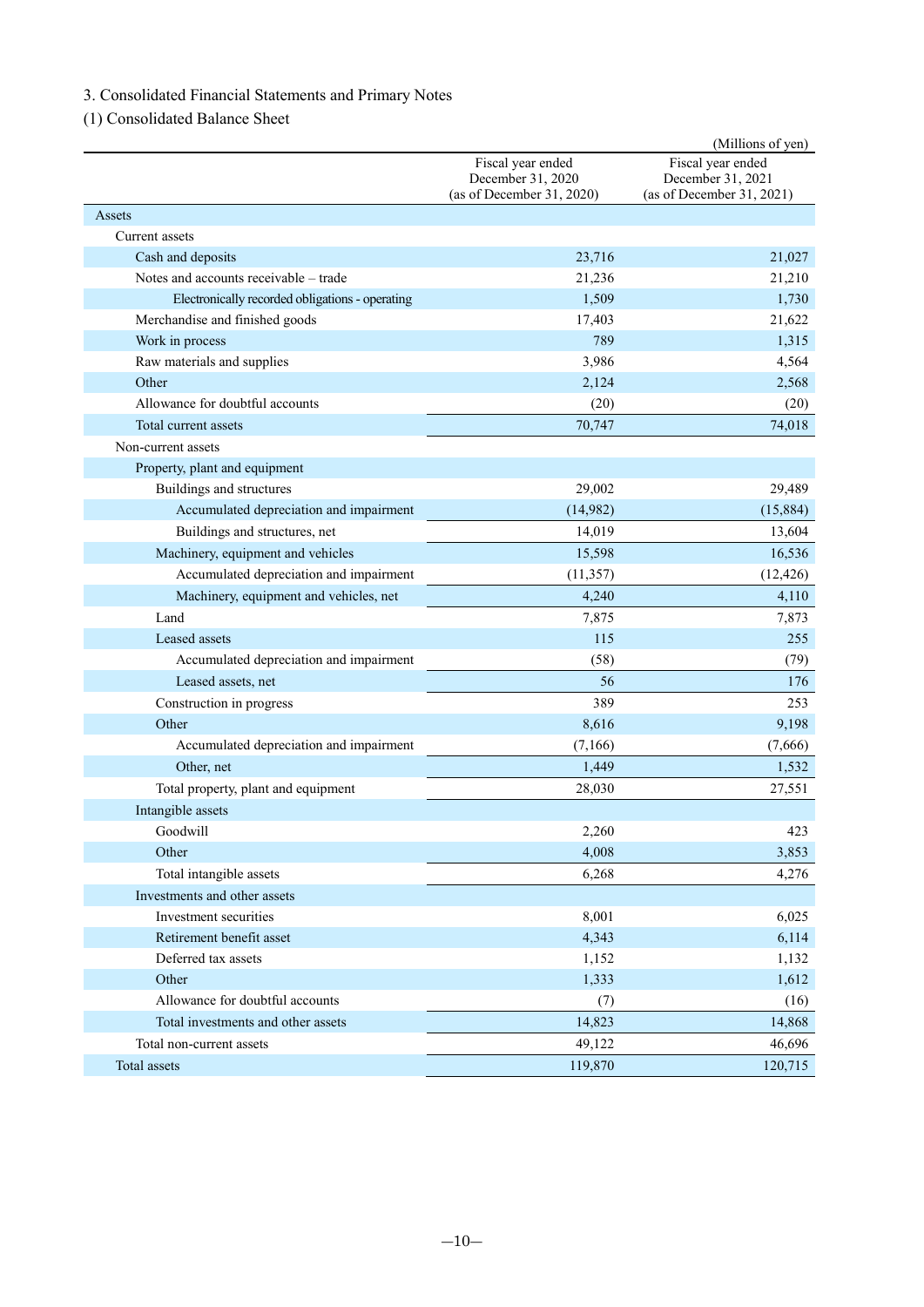|                                                          |                                                                     | (Millions of yen)                                                   |
|----------------------------------------------------------|---------------------------------------------------------------------|---------------------------------------------------------------------|
|                                                          | Fiscal year ended<br>December 31, 2020<br>(as of December 31, 2020) | Fiscal year ended<br>December 31, 2021<br>(as of December 31, 2021) |
| Liabilities                                              |                                                                     |                                                                     |
| <b>Current liabilities</b>                               |                                                                     |                                                                     |
| Notes and accounts payable - trade                       | 22,498                                                              | 22,617                                                              |
| Electronically recorded obligations - operating          | 9,216                                                               | 9,832                                                               |
| Short-term borrowings                                    | 1,756                                                               | 1,480                                                               |
| Current portion of long-term borrowings                  | 1,314                                                               | 1,018                                                               |
| Accounts payable - other                                 | 10,017                                                              | 10,721                                                              |
| Income taxes payable                                     | 3,640                                                               | 1,520                                                               |
| Accrued consumption taxes                                | 1,684                                                               | 526                                                                 |
| Provision for bonuses                                    | 312                                                                 | 255                                                                 |
| Provision for sales returns                              | 595                                                                 | 434                                                                 |
| Other                                                    | 3,848                                                               | 3,892                                                               |
| Total current liabilities                                | 54,884                                                              | 52,300                                                              |
| Non-current liabilities                                  |                                                                     |                                                                     |
| Long-term borrowings                                     | 2,218                                                               | 1,200                                                               |
| Deferred tax liabilities                                 | 1,329                                                               | 1,178                                                               |
| Retirement benefit liability                             | 454                                                                 | 382                                                                 |
| Asset retirement obligations                             | 505                                                                 | 516                                                                 |
| Other                                                    | 652                                                                 | 540                                                                 |
| Total non-current liabilities                            | 5,161                                                               | 3,818                                                               |
| <b>Total liabilities</b>                                 | 60,046                                                              | 56,118                                                              |
| Net assets                                               |                                                                     |                                                                     |
| Shareholders' equity                                     |                                                                     |                                                                     |
| Share capital                                            | 9,829                                                               | 9,895                                                               |
| Capital surplus                                          | 9,859                                                               | 9,928                                                               |
| Retained earnings                                        | 33,322                                                              | 37,929                                                              |
| Treasury shares                                          | (17)                                                                | (215)                                                               |
| Total shareholders' equity                               | 52,994                                                              | 57,537                                                              |
| Accumulated other comprehensive income                   |                                                                     |                                                                     |
| Valuation difference on available-for-sale<br>securities | 2,723                                                               | 1,297                                                               |
| Foreign currency translation adjustment                  | (789)                                                               | (22)                                                                |
| Remeasurements of defined benefit plans                  | 371                                                                 | 1,146                                                               |
| Total accumulated other comprehensive income             | 2,304                                                               | 2,421                                                               |
| Non-controlling interests                                | 4,524                                                               | 4,638                                                               |
| Total net assets                                         | 59,823                                                              | 64,596                                                              |
| Total liabilities and net assets                         | 119,870                                                             | 120,715                                                             |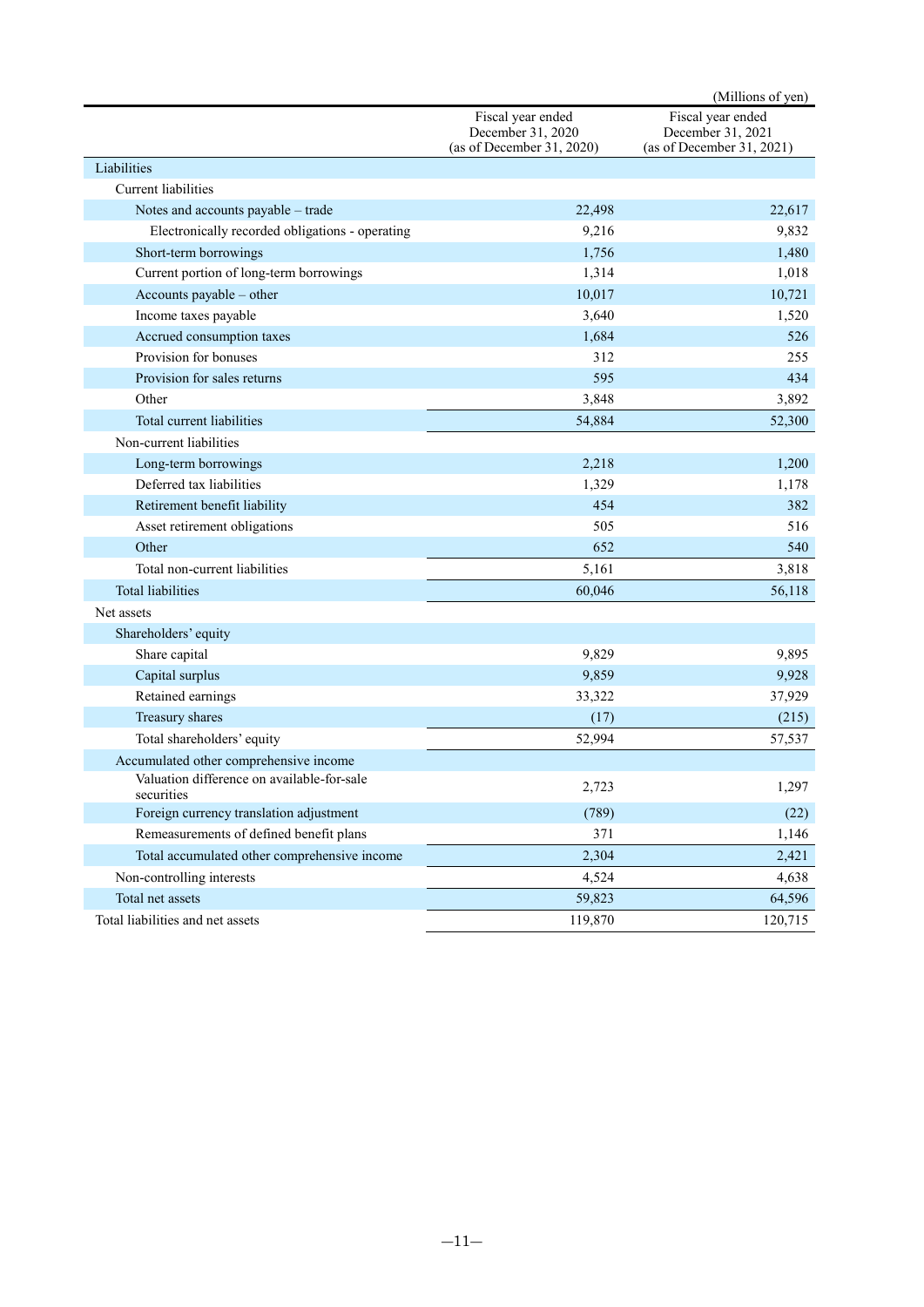# <span id="page-14-0"></span>(2) Consolidated Statement of Income and Consolidated Statement of Comprehensive Income

Consolidated Statement of Income

<span id="page-14-1"></span>

|                                                                   |                                                 | (Millions of yen)                              |
|-------------------------------------------------------------------|-------------------------------------------------|------------------------------------------------|
|                                                                   | Fiscal year ended                               | Fiscal year ended                              |
|                                                                   | December 31, 2020                               | December 31, 2021                              |
|                                                                   | (from January 1, 2020)<br>to December 31, 2020) | (from January 1, 2021<br>to December 31, 2021) |
| <b>Sales</b>                                                      | 196,045                                         | 203,785                                        |
| Cost of sales                                                     | 117,094                                         | 121,451                                        |
| Gross profit                                                      | 78,951                                          | 82,334                                         |
| Selling, general and administrative expenses                      |                                                 |                                                |
| Transportation and storage costs                                  | 6,228                                           | 6,662                                          |
| Advertising expenses                                              | 8,172                                           | 8,392                                          |
| Promotion expenses                                                | 15,891                                          | 17,098                                         |
| Provision of allowance for doubtful accounts                      | (11)                                            | 12                                             |
| Salaries and allowances                                           | 16,880                                          | 17,587                                         |
| Provision for bonuses                                             | 250                                             | 202                                            |
| Travel and transportation expenses                                | 1,076                                           | 1,092                                          |
| Depreciation                                                      | 1,123                                           | 1,277                                          |
| Amortization of goodwill                                          | 2,440                                           | 1,836                                          |
| Rent expenses on land and buildings                               | 1,349                                           | 1,435                                          |
| Research and development expenses                                 | 2,673                                           | 3,172                                          |
| Other                                                             | 11,459                                          | 12,895                                         |
| Total selling, general and administrative expenses                | 67,535                                          | 71,666                                         |
| Operating income                                                  | 11,416                                          | 10,667                                         |
| Non-operating income                                              |                                                 |                                                |
| Interest income                                                   | 47                                              | 85                                             |
| Dividend income                                                   | 115                                             | 141                                            |
| Foreign exchange gains                                            |                                                 | 157                                            |
| Commission income                                                 | 30                                              | 27                                             |
| Rental income from buildings                                      | 66                                              | 46                                             |
| Other                                                             | 149                                             | 300                                            |
| Total non-operating income                                        | 408                                             | 759                                            |
| Non-operating expenses                                            |                                                 |                                                |
| Interest expenses                                                 | 49                                              | 16                                             |
| Stock issuance expenses                                           | 58                                              |                                                |
| Foreign exchange losses                                           | 35                                              |                                                |
| Compensation for damage                                           |                                                 | 30                                             |
| Other                                                             | 19                                              | 18                                             |
| Total non-operating expenses                                      | 163                                             | 65                                             |
| Ordinary income                                                   | 11,661                                          | 11,362                                         |
| Extraordinary income                                              |                                                 |                                                |
| Gain on sale of non-current assets                                | 7                                               | 121                                            |
| Gain on sale of investment securities                             | 46                                              |                                                |
|                                                                   |                                                 | 32                                             |
| Total extraordinary income                                        | 54                                              | 153                                            |
| <b>Extraordinary</b> losses<br>Loss on sale of non-current assets |                                                 | 8                                              |
|                                                                   | 11                                              |                                                |
| Loss on retirement of non-current assets                          | 146                                             | 174                                            |
| Impairment losses                                                 | 3,831                                           | 368                                            |
| Loss on valuation of investment securities                        | 39                                              | $\mathbf{1}$                                   |
| Amortization of goodwill                                          | 409                                             |                                                |
| Loss on valuation of golf club membership                         | $\boldsymbol{0}$                                |                                                |
| Total extraordinary losses                                        | 4,437                                           | 553                                            |
| Profit before income taxes                                        | 7,278                                           | 10,963                                         |
| Income taxes - current                                            | 4,366                                           | 3,455                                          |
| Income taxes - deferred                                           | (941)                                           | 80                                             |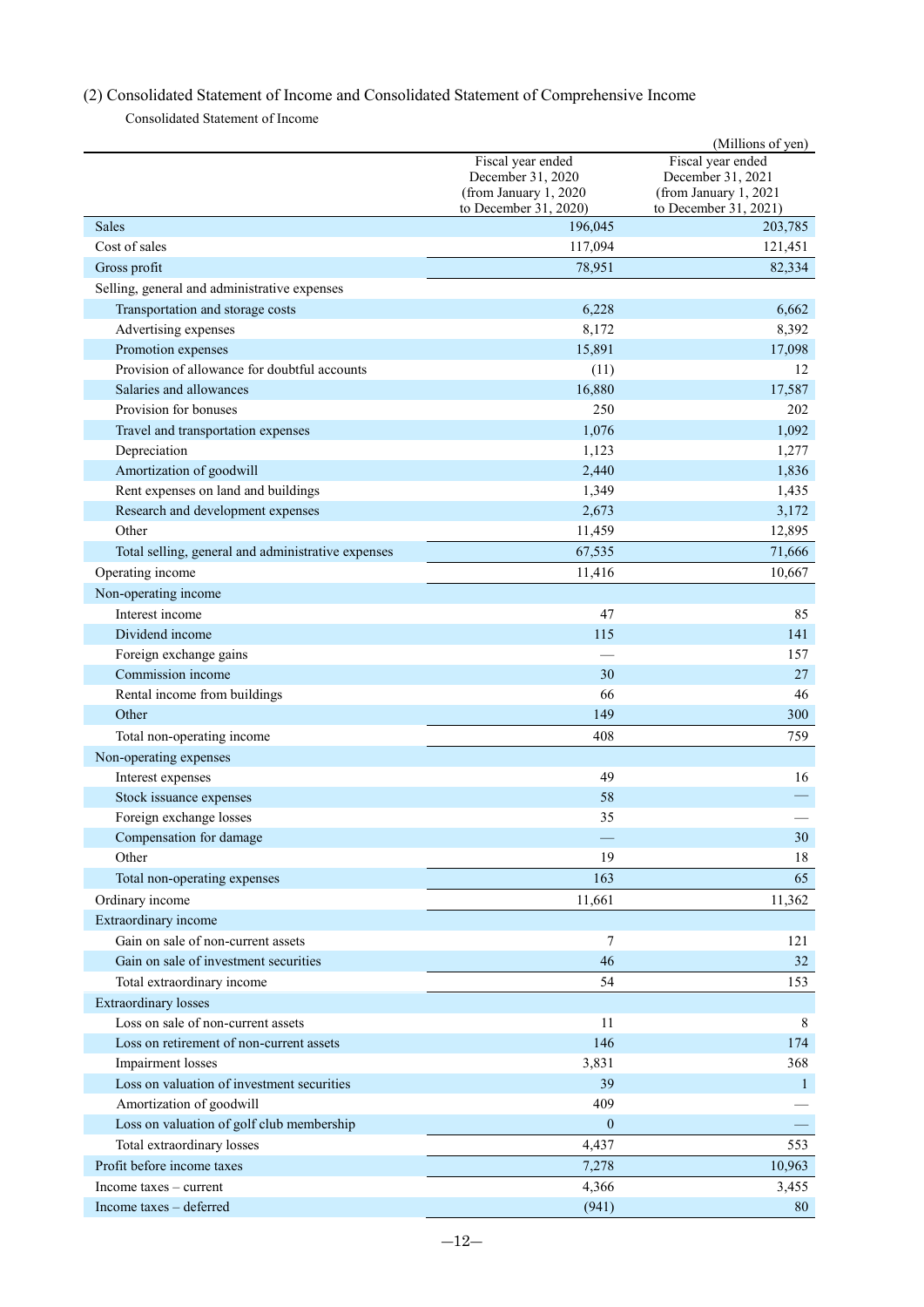|                                                      |                         | (Millions of yen)       |  |
|------------------------------------------------------|-------------------------|-------------------------|--|
|                                                      | Fiscal year ended       | Fiscal year ended       |  |
|                                                      | December 31, 2020       | December 31, 2021       |  |
|                                                      | (from January $1, 2020$ | (from January $1, 2021$ |  |
|                                                      | to December $31, 2020$  | to December 31, 2021)   |  |
| Total income taxes                                   | 3,425                   | 3,536                   |  |
| Net income                                           | 3,853                   | 7,426                   |  |
| Net income attributable to non-controlling interests | 305                     | 283                     |  |
| Net income attributable to owners of parent          | 3,547                   | 7,142                   |  |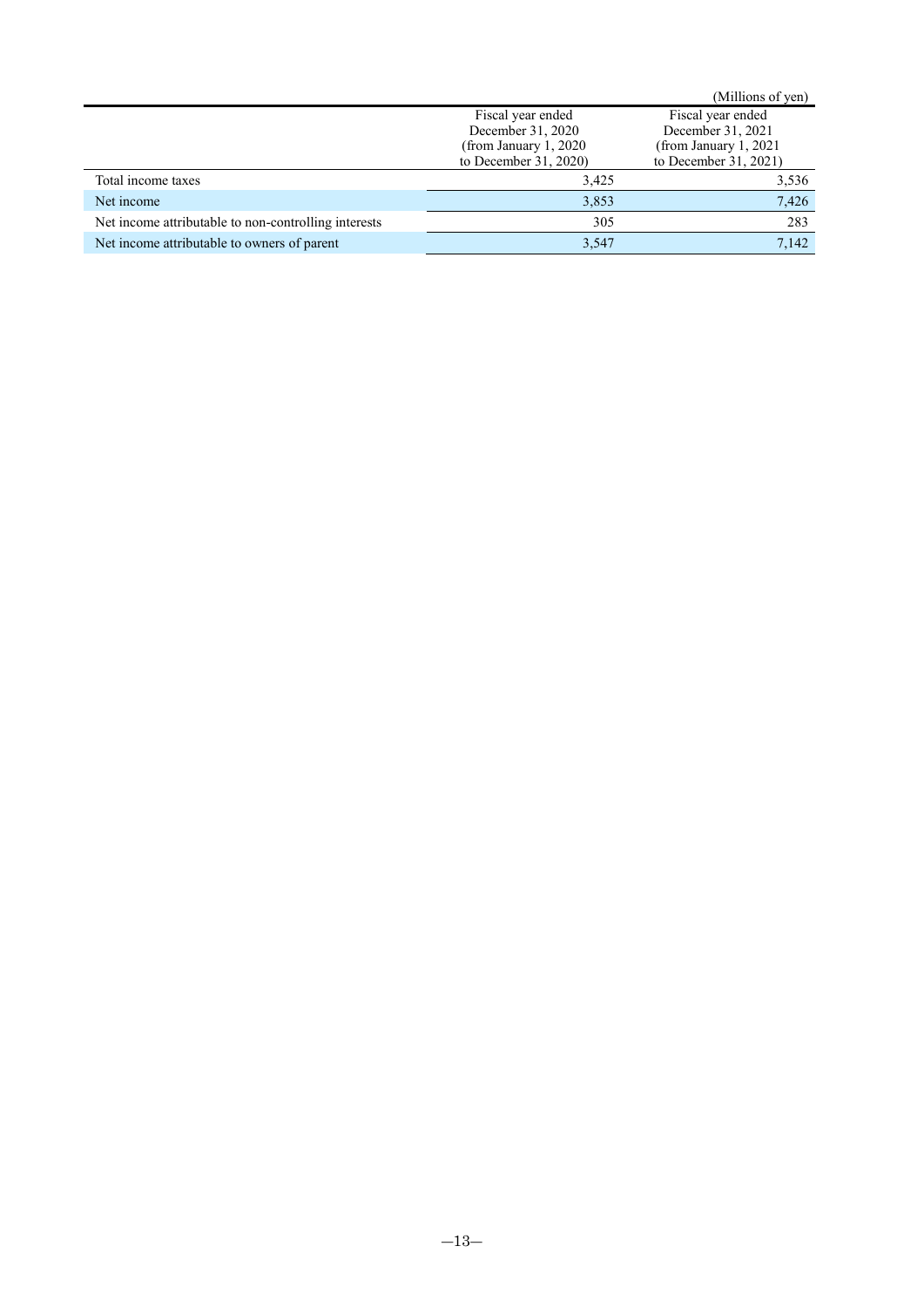<span id="page-16-0"></span>

|                                                                   |                                                                                           | (Millions of yen)                                                                        |
|-------------------------------------------------------------------|-------------------------------------------------------------------------------------------|------------------------------------------------------------------------------------------|
|                                                                   | Fiscal year ended<br>December 31, 2020<br>(from January 1, 2020)<br>to December 31, 2020) | Fiscal year ended<br>December 31, 2021<br>(from January 1, 2021<br>to December 31, 2021) |
| Net income                                                        | 3,853                                                                                     | 7,426                                                                                    |
| Other comprehensive income                                        |                                                                                           |                                                                                          |
| Valuation difference on available-for-sale securities             | 907                                                                                       | (1,414)                                                                                  |
| Foreign currency translation adjustment                           | (365)                                                                                     | 767                                                                                      |
| Remeasurements of defined benefit plans, net of tax               | 587                                                                                       | 841                                                                                      |
| Total other comprehensive income                                  | 1,129                                                                                     | 194                                                                                      |
| Comprehensive income                                              | 4,982                                                                                     | 7,621                                                                                    |
| (Breakdown)                                                       |                                                                                           |                                                                                          |
| Comprehensive income attributable to owners of parent             | 4,585                                                                                     | 7,259                                                                                    |
| Comprehensive income attributable to non-controlling<br>interests | 397                                                                                       | 361                                                                                      |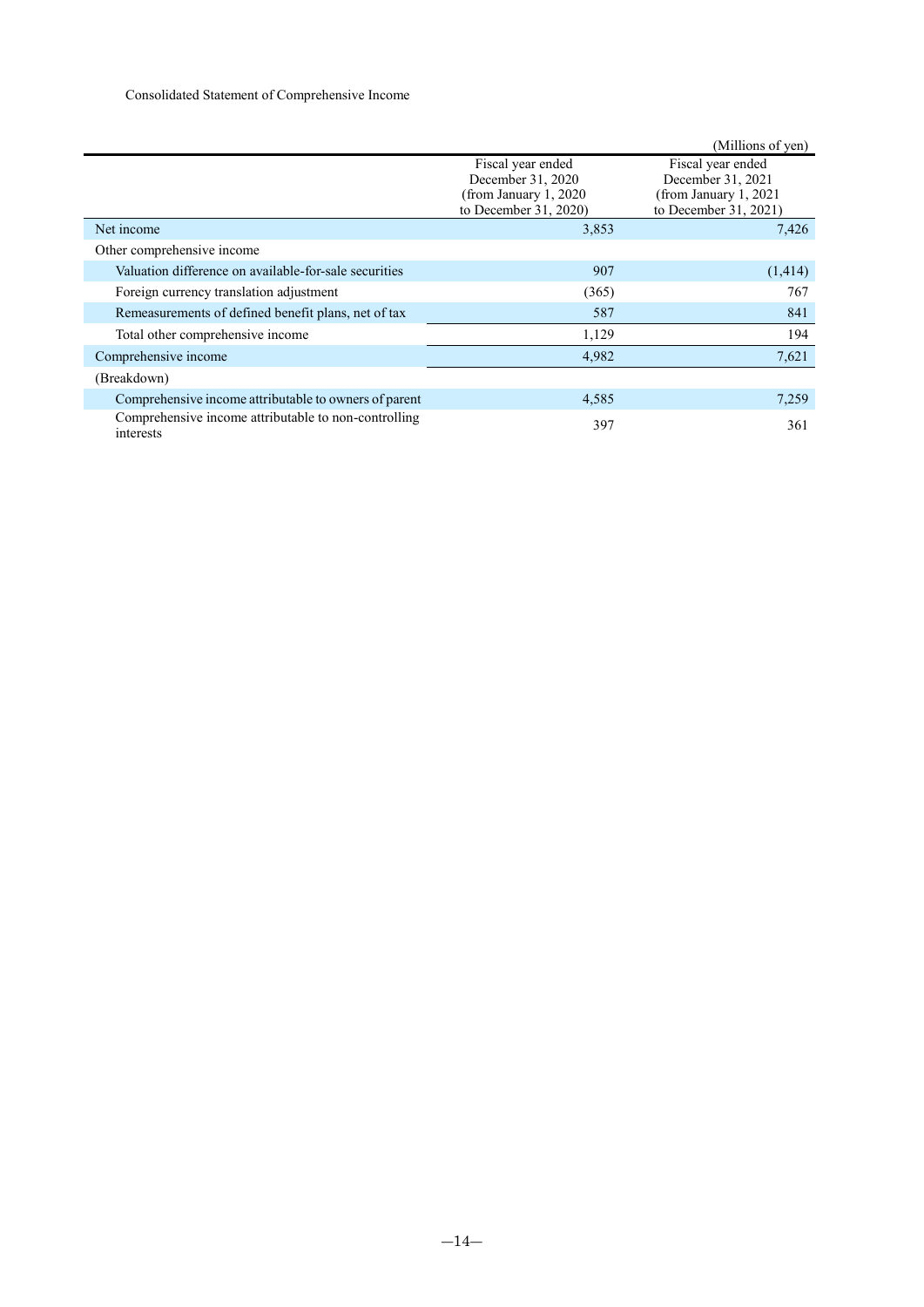# <span id="page-17-0"></span>(3) Consolidated Statement of Changes in Equity

# Fiscal year ended December 31, 2020 (from January 1, 2020 to December 31, 2020)

|                                                            |               |                      |                   |                 | (Millions of yen)             |  |
|------------------------------------------------------------|---------------|----------------------|-------------------|-----------------|-------------------------------|--|
|                                                            |               | Shareholders' equity |                   |                 |                               |  |
|                                                            | Share capital | Capital surplus      | Retained earnings | Treasury shares | Total shareholders'<br>equity |  |
| Balance at beginning of<br>current period                  | 3.478         | 3,509                | 31,798            | (16)            | 38,770                        |  |
| Changes of items during<br>period                          |               |                      |                   |                 |                               |  |
| Issuance of new shares                                     | 6,350         | 6,350                |                   |                 | 12,700                        |  |
| Dividends of surplus                                       |               |                      | (2,023)           |                 | (2,023)                       |  |
| Net income attributable to<br>owners of parent             |               |                      | 3,547             |                 | 3,547                         |  |
| Purchase of<br>treasury shares                             |               |                      |                   | (1)             | (1)                           |  |
| Net changes in<br>items other than<br>shareholders' equity |               |                      |                   |                 |                               |  |
| Total changes of items during<br>period                    | 6,350         | 6,350                | 1,524             | (1)             | 14,223                        |  |
| Balance at end of current<br>period                        | 9,829         | 9,859                | 33,322            | (17)            | 52,994                        |  |

|                                                            |                                                                |                                               |                                               |                              | (Millions of yen) |
|------------------------------------------------------------|----------------------------------------------------------------|-----------------------------------------------|-----------------------------------------------|------------------------------|-------------------|
|                                                            |                                                                | Accumulated other comprehensive income        |                                               |                              |                   |
|                                                            | Valuation<br>difference on<br>available-for-sale<br>securities | Foreign currency<br>translation<br>adjustment | Remeasurements<br>of defined benefit<br>plans | Non-controlling<br>interests | Total net assets  |
| Balance at beginning of<br>current period                  | 1,792                                                          | (424)                                         | (100)                                         | 4,285                        | 44,322            |
| Changes of items during<br>period                          |                                                                |                                               |                                               |                              |                   |
| Issuance of new shares                                     |                                                                |                                               |                                               |                              | 12,700            |
| Dividends of surplus                                       |                                                                |                                               |                                               |                              | (2,023)           |
| Net income attributable to<br>owners of parent             |                                                                |                                               |                                               |                              | 3,547             |
| Purchase of<br>treasury shares                             |                                                                |                                               |                                               |                              | (1)               |
| Net changes in<br>items other than<br>shareholders' equity | 930                                                            | (365)                                         | 472                                           | 239                          | 1,277             |
| Total changes of items during<br>period                    | 930                                                            | (365)                                         | 472                                           | 239                          | 15,500            |
| Balance at end of current<br>period                        | 2,723                                                          | (789)                                         | 371                                           | 4,524                        | 59,823            |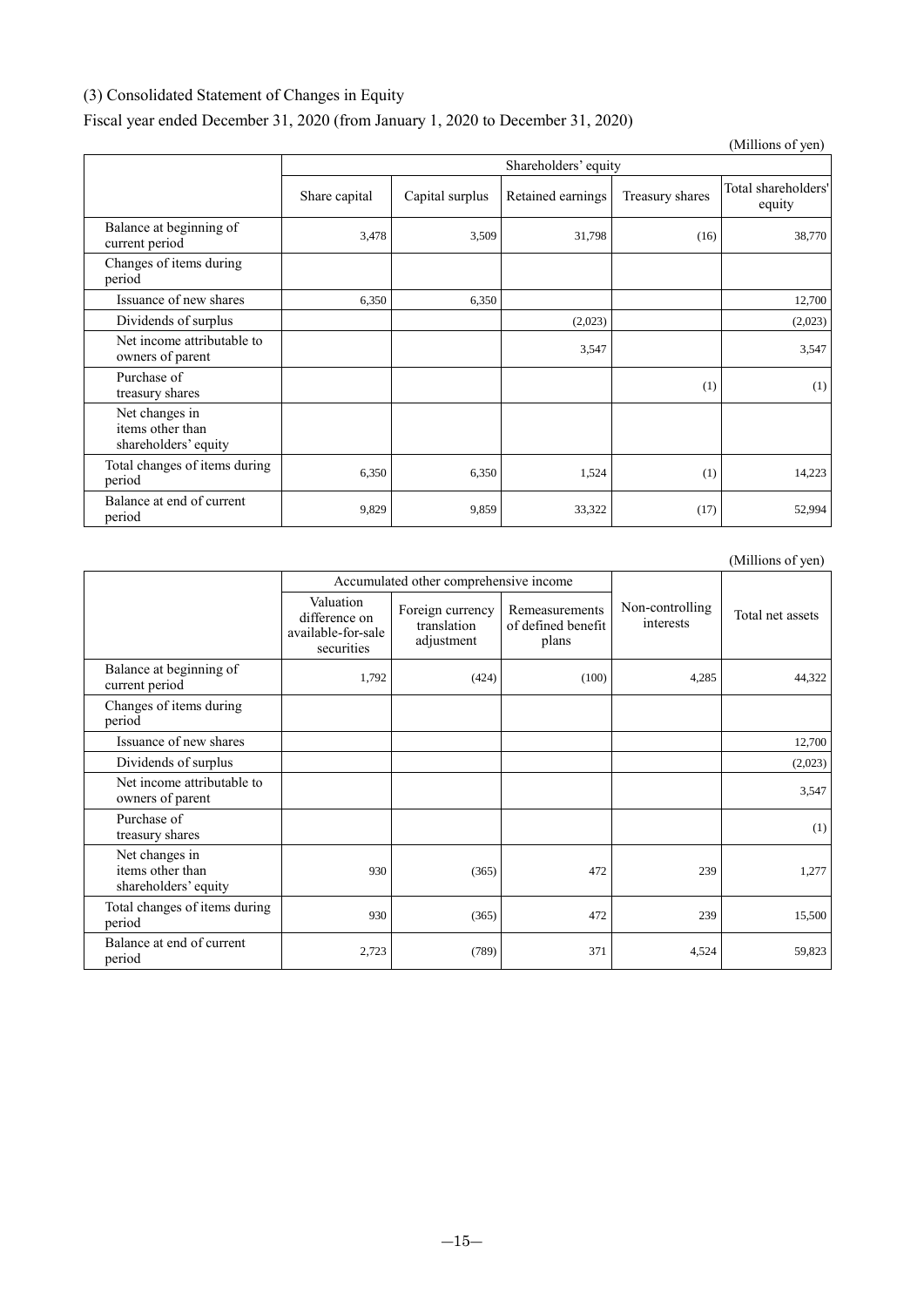# Fiscal year ended December 31, 2021 (from January 1, 2021 to December 31, 2021)

|                                                                                                     |               |                 |                      |                 | (Millions of yen)             |
|-----------------------------------------------------------------------------------------------------|---------------|-----------------|----------------------|-----------------|-------------------------------|
|                                                                                                     |               |                 | Shareholders' equity |                 |                               |
|                                                                                                     | Share capital | Capital surplus | Retained earnings    | Treasury shares | Total shareholders'<br>equity |
| Balance at beginning of<br>current period                                                           | 9,829         | 9.859           | 33,322               | (17)            | 52,994                        |
| Changes of items during<br>period                                                                   |               |                 |                      |                 |                               |
| Issuance of new shares                                                                              | 65            | 65              |                      |                 | 131                           |
| Dividends of surplus                                                                                |               |                 | (2,536)              |                 | (2,536)                       |
| Net income attributable to<br>owners of parent                                                      |               |                 | 7,142                |                 | 7,142                         |
| Purchase of<br>treasury shares                                                                      |               |                 |                      | (198)           | (198)                         |
| Change in ownership<br>interest of parent due to<br>transactions with non-<br>controlling interests |               | $\overline{c}$  |                      |                 | 2                             |
| Net changes in<br>items other than<br>shareholders' equity                                          |               |                 |                      |                 |                               |
| Total changes of items during<br>period                                                             | 65            | 68              | 4,606                | (198)           | 4,542                         |
| Balance at end of current<br>period                                                                 | 9,895         | 9,928           | 37,929               | (215)           | 57,537                        |

(Millions of yen)

|                                                                                                     |                                                                | Accumulated other comprehensive income        |                                               |                              |                  |
|-----------------------------------------------------------------------------------------------------|----------------------------------------------------------------|-----------------------------------------------|-----------------------------------------------|------------------------------|------------------|
|                                                                                                     | Valuation<br>difference on<br>available-for-sale<br>securities | Foreign currency<br>translation<br>adjustment | Remeasurements<br>of defined benefit<br>plans | Non-controlling<br>interests | Total net assets |
| Balance at beginning of<br>current period                                                           | 2,723                                                          | (789)                                         | 371                                           | 4,524                        | 59,823           |
| Changes of items during<br>period                                                                   |                                                                |                                               |                                               |                              |                  |
| Issuance of new shares                                                                              |                                                                |                                               |                                               |                              | 131              |
| Dividends of surplus                                                                                |                                                                |                                               |                                               |                              | (2,536)          |
| Net income attributable to<br>owners of parent                                                      |                                                                |                                               |                                               |                              | 7,142            |
| Purchase of<br>treasury shares                                                                      |                                                                |                                               |                                               |                              | (198)            |
| Change in ownership<br>interest of parent due to<br>transactions with non-<br>controlling interests |                                                                |                                               |                                               |                              | $\overline{c}$   |
| Net changes in<br>items other than<br>shareholders' equity                                          | (1, 425)                                                       | 767                                           | 775                                           | 113                          | 230              |
| Total changes of items during<br>period                                                             | (1,425)                                                        | 767                                           | 775                                           | 113                          | 4,773            |
| Balance at end of current<br>period                                                                 | 1,297                                                          | (22)                                          | 1,146                                         | 4,638                        | 64,596           |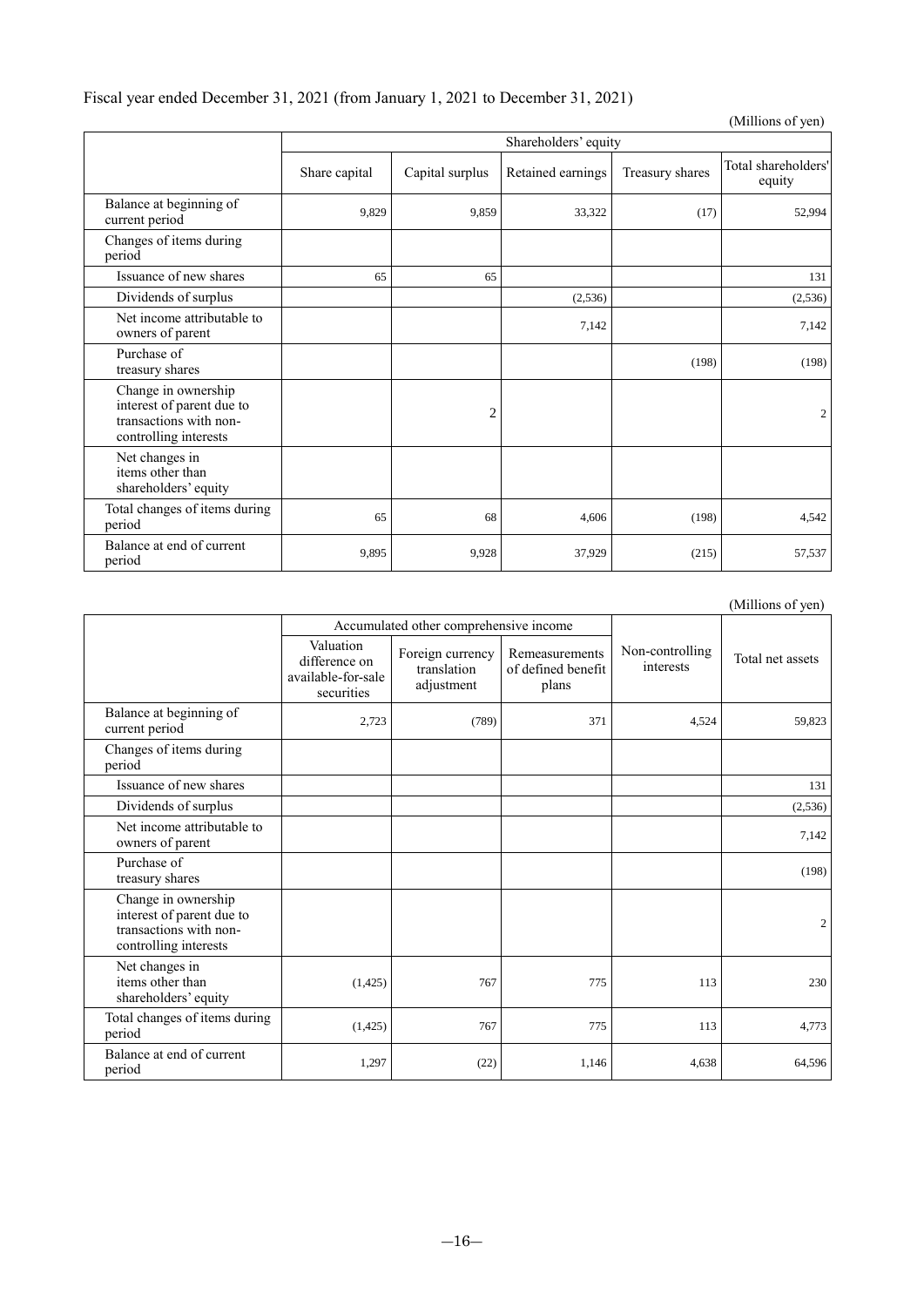# <span id="page-19-0"></span>(4) Consolidated Statement of Cash Flows

|                                                                                                          |                                                                                       | (Millions of yen)                                                                     |
|----------------------------------------------------------------------------------------------------------|---------------------------------------------------------------------------------------|---------------------------------------------------------------------------------------|
|                                                                                                          | Fiscal year ended December 31,<br>2020 (from January 1, 2020 to<br>December 31, 2020) | Fiscal year ended December 31,<br>2021 (from January 1, 2021 to<br>December 31, 2021) |
| Cash flows from operating activities                                                                     |                                                                                       |                                                                                       |
| Profit before income taxes                                                                               | 7,278                                                                                 | 10,963                                                                                |
| Depreciation                                                                                             | 3,334                                                                                 | 3,536                                                                                 |
| <b>Impairment</b> losses                                                                                 | 3,831                                                                                 | 368                                                                                   |
| Amortization of goodwill                                                                                 | 2,849                                                                                 | 1,836                                                                                 |
| Increase (decrease) in retirement benefit assets and<br>liabilities                                      | (428)                                                                                 | (635)                                                                                 |
| Increase (decrease) in allowance for doubtful accounts                                                   | (13)                                                                                  | 9                                                                                     |
| Interest and dividend income                                                                             | (162)                                                                                 | (227)                                                                                 |
| Interest expenses                                                                                        | 49                                                                                    | 16                                                                                    |
| Foreign exchange losses (gains)                                                                          | 18                                                                                    | (33)                                                                                  |
| Loss (gain) on sale of investment securities                                                             | (46)                                                                                  | (32)                                                                                  |
| Loss (gain) on valuation of investment securities                                                        | 39                                                                                    | 1                                                                                     |
| Decrease (increase) in trade receivables                                                                 | (201)                                                                                 | (161)                                                                                 |
| Decrease (increase) in inventories                                                                       | 300                                                                                   | (5, 114)                                                                              |
| Decrease (increase) in other assets                                                                      | 268                                                                                   | (271)                                                                                 |
| Increase (decrease) in trade payables                                                                    | 4,976                                                                                 | 668                                                                                   |
| Increase (decrease) in other liabilities                                                                 | 4,797                                                                                 | (597)                                                                                 |
| Other                                                                                                    | 227                                                                                   |                                                                                       |
| Subtotal                                                                                                 | 27,117                                                                                | (161)<br>10,165                                                                       |
| Interest and dividends received                                                                          | 162                                                                                   | 227                                                                                   |
| Interest paid                                                                                            | (49)                                                                                  | (16)                                                                                  |
|                                                                                                          |                                                                                       |                                                                                       |
| Income taxes paid<br>Net cash provided by (used in) operating activities                                 | (2,639)                                                                               | (5,562)                                                                               |
| Cash flows from investing activities                                                                     | 24,590                                                                                | 4,814                                                                                 |
| Purchase of property, plant and equipment                                                                |                                                                                       |                                                                                       |
|                                                                                                          | (2,298)                                                                               | (2,616)                                                                               |
| Proceeds from sale of property, plant and equipment<br>Purchase of investment securities                 | 64                                                                                    | 186                                                                                   |
| Proceeds from sale of investment securities                                                              | (20)                                                                                  | (101)                                                                                 |
|                                                                                                          | 62                                                                                    | 68                                                                                    |
| Purchase of shares of subsidiaries and associates                                                        | (51)                                                                                  |                                                                                       |
| Other payments                                                                                           | (1,106)                                                                               | (805)                                                                                 |
| Other proceeds                                                                                           | 180                                                                                   | 48                                                                                    |
| Net cash provided by (used in) investing activities                                                      | (3,168)                                                                               | (3,220)                                                                               |
| Cash flows from financing activities                                                                     |                                                                                       |                                                                                       |
| Net increase (decrease) in short-term borrowings                                                         | (12,029)                                                                              | (274)                                                                                 |
| Repayments of long-term borrowings                                                                       | (3,279)                                                                               | (1,314)                                                                               |
| Proceeds from issuance of shares resulting from<br>exercise of share acquisition rights                  | 12,595                                                                                |                                                                                       |
| Purchase of treasury shares                                                                              | (1)                                                                                   | (198)                                                                                 |
| Purchase of treasury shares of subsidiaries                                                              | $\overline{\phantom{0}}$                                                              | (86)                                                                                  |
| Dividends paid                                                                                           | (2,023)                                                                               |                                                                                       |
| Dividends paid to non-controlling interests                                                              | (158)                                                                                 | (2, 536)<br>(158)                                                                     |
| Other                                                                                                    |                                                                                       |                                                                                       |
| Net cash provided by (used in) financing activities                                                      | (42)                                                                                  | (41)                                                                                  |
| Effect of exchange rate change on cash and cash                                                          | (4,938)<br>(79)                                                                       | (4,610)<br>327                                                                        |
| equivalents                                                                                              |                                                                                       |                                                                                       |
| Net increase (decrease) in cash and cash equivalents<br>Cash and cash equivalents at beginning of period | 16,403                                                                                | (2,688)                                                                               |
|                                                                                                          | 7,312                                                                                 | 23,716                                                                                |
| Cash and cash equivalents at end of period                                                               | 23,716                                                                                | 21,027                                                                                |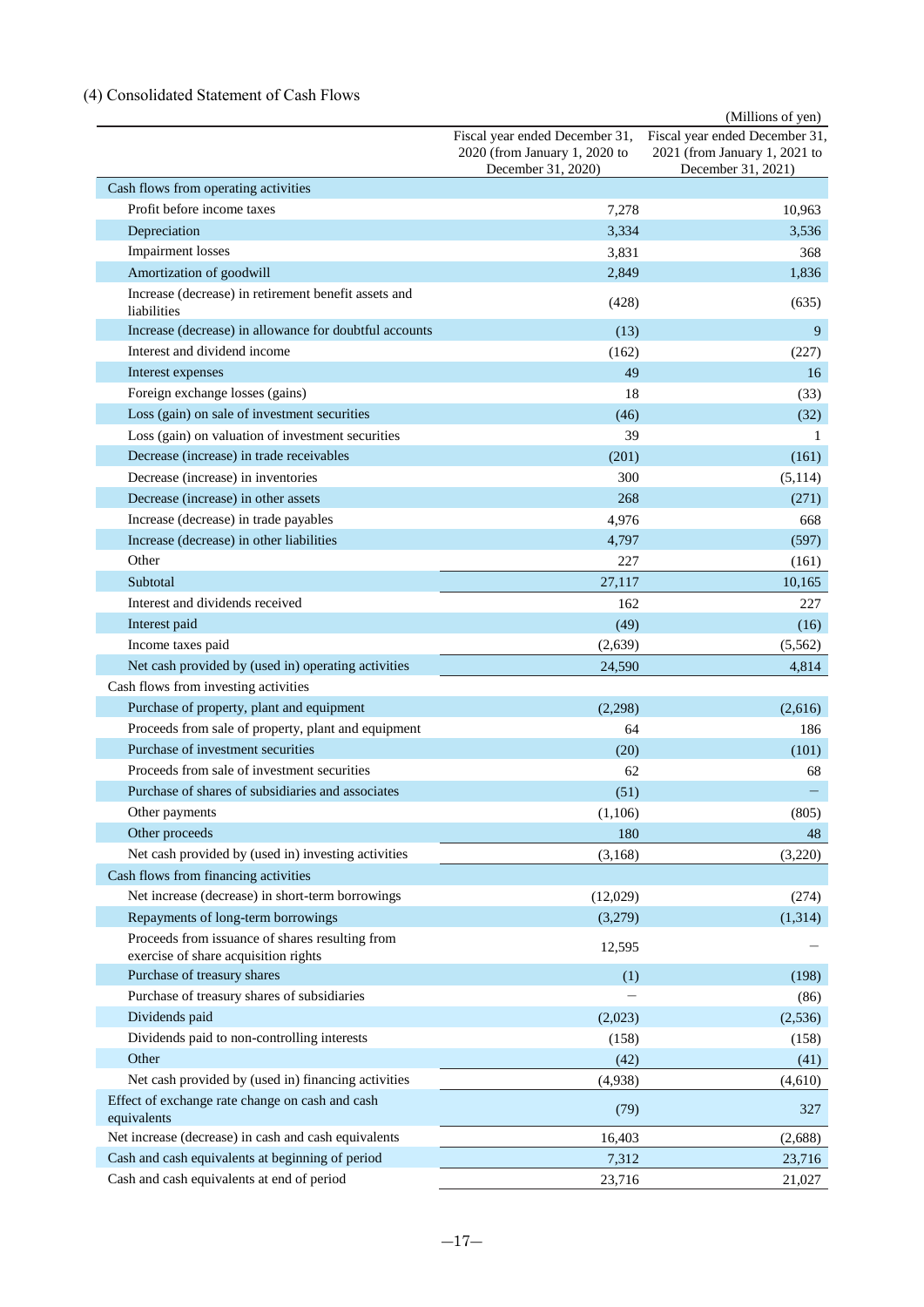### <span id="page-20-1"></span><span id="page-20-0"></span>(5) Notes to Consolidated Financial Statements

(Notes to going concern assumptions)

None to be reported.

### <span id="page-20-2"></span>(Change in presentation of results)

(Changes to consolidated balance sheet)

For the fiscal year ended December 31, 2020, the Company recorded all impact stemming from electronically recorded monetary claims (operating) under the current asset account titled "notes and accounts receivable—trade." However, to improve clarity, we have included a separate account entitled "electronically recorded monetary claims—operating" to reflect this impact in our consolidated balance sheet for the fiscal year ended December 31, 2021. To reflect this change in presentation, we have recomposed our consolidated financial statements for the fiscal year ended December 31, 2020, lowering the balance of the "notes and accounts receivable—trade" account (under "current assets") from 22,746 million yen to 21,236 million yen and including an "electronically recorded monetary claims—operating" account with a balance of 1,509 million yen.

Accordingly, we have also included an "electronically recorded obligations—operating" account in our consolidated balance sheet for the fiscal year ended December 31, 2021 to reflect impact from electronically recorded obligations (operating), which was reflected in the balance of "notes and accounts payable—trade" (under "current liabilities") in our consolidated balance sheet for the fiscal year ended December 31, 2020. To reflect this change in presentation, we have recomposed our consolidated financial statements for the latter fiscal year, lowering the balance of the "notes and accounts payable—trade" account on the corresponding consolidated balance sheet from 31,714 million yen to 22,498 million yen and including an "electronically recorded obligations—operating" with a balance of 9,216 million yen.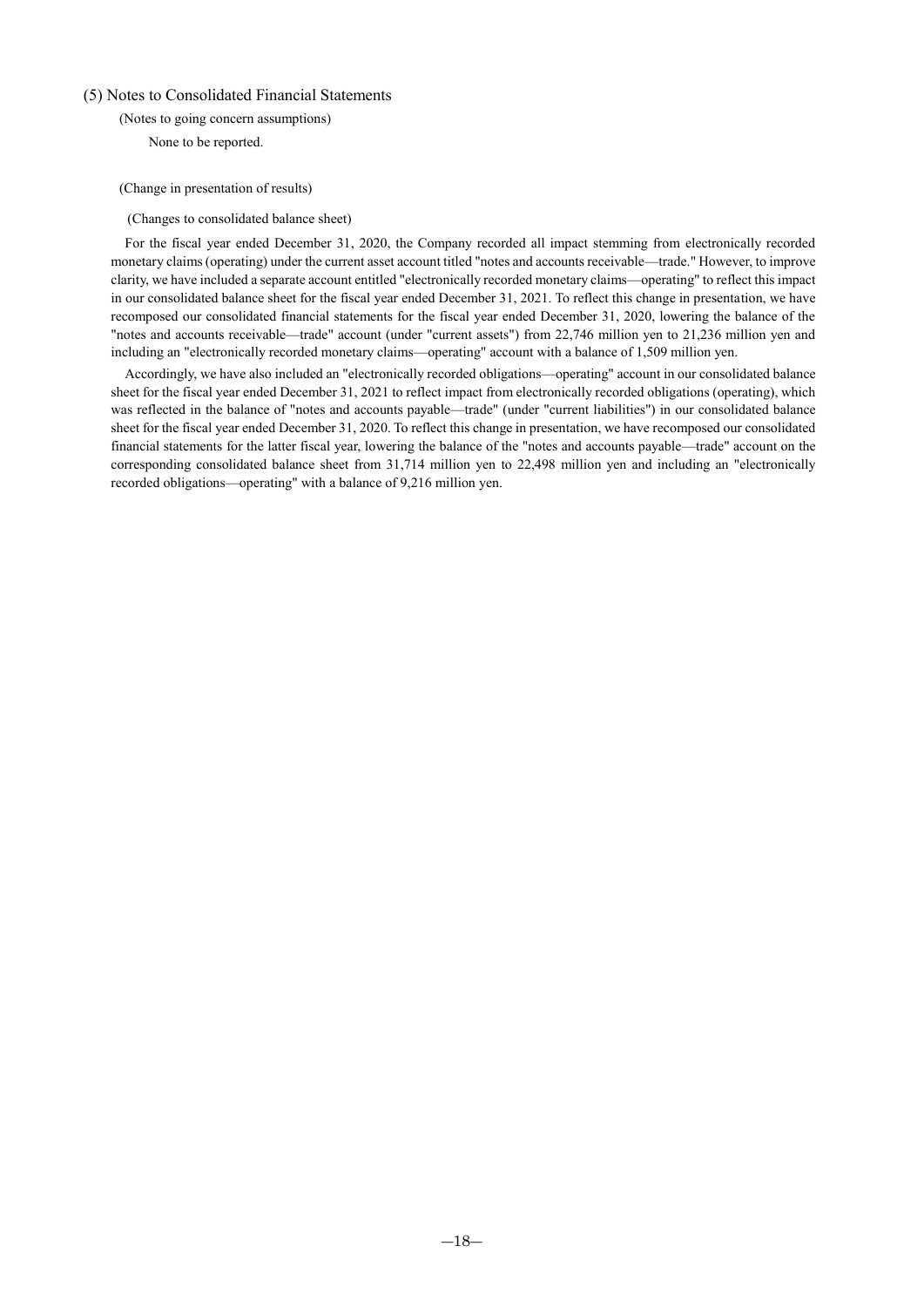<span id="page-21-0"></span>(Segment information, etc.)

### a. Segment information

1. Overview of reportable segments

Earth Corporation's reportable segments represent constituent units of the Company's corporate group for which separate financial information is available. These segments are subject to periodic reviews conducted by the Company's Board of Directors with the aim of evaluating business performance and facilitating decisions regarding the allocation of management resources.

Earth Corporation maintains a Household Products Business and a General Environment and Sanitation Business, and these two businesses constitute the Company's reportable segments.

Through its Household Products Business, the Company manufactures, sells, purchases, imports, and exports a variety of products, including household insecticides and repellents; gardening supplies; household products (mouthwash, denture-related supplies, toothpaste and associated products, bath salts, deodorizing air fresheners, etc.); pet products; chemical agents used for communicable disease control and in the fields of agriculture, forestry, and animal husbandry; and raw materials for overseas markets.

Through General Environment and Sanitation Business, the Company provides hygiene management services for facilities such as factories and hospitals.

2. Method for calculating sales, profit or loss, assets, liabilities and other items for each reportable segment

The accounting methods we apply for all reportable segments are compliant with the "material matters that serve as the basis for preparation of consolidated financial statements" as outlined in Japan's Regulation on Terminology, Forms, and Preparation Methods of Consolidated Financial Statements.

The income figures of our reportable segments indicate operating income generated through these segments.

Intersegment sales and transfers are based on prevailing market prices.

#### 3. Sales, income or loss, assets, liabilities and other items for each reportable segment

Fiscal year ended December 31, 2020 (from January 1, 2020 to December 31, 2020)

|                                                                             |                                              |                                                                          |         |               | (Millions of yen)                         |  |
|-----------------------------------------------------------------------------|----------------------------------------------|--------------------------------------------------------------------------|---------|---------------|-------------------------------------------|--|
|                                                                             |                                              | Reportable segments                                                      |         |               | Amount<br>recorded in                     |  |
|                                                                             | <b>Household Products</b><br><b>Business</b> | <b>General Environment</b><br>and Sanitation<br>Total<br><b>Business</b> |         | Adjustments*2 | consolidated<br>financial<br>statements*3 |  |
| <b>Sales</b>                                                                |                                              |                                                                          |         |               |                                           |  |
| Sales generated through<br>external customers                               | 169,759                                      | 26,286                                                                   | 196,045 |               | 196,045                                   |  |
| Intersegment sales and<br>transfers <sup>*1</sup>                           | 9,615                                        | 134                                                                      | 9,749   | (9,749)       |                                           |  |
| Total                                                                       | 179,374                                      | 26,420                                                                   | 205,795 | (9,749)       | 196,045                                   |  |
| Segment income                                                              | 9,980                                        | 1,419                                                                    | 11,400  | 16            | 11,416                                    |  |
| Segment assets                                                              | 122,438                                      | 16,519                                                                   | 138,958 | (19,088)      | 119,870                                   |  |
| Other items                                                                 |                                              |                                                                          |         |               |                                           |  |
| Depreciation*4                                                              | 2,962                                        | 372                                                                      | 3,334   |               | 3,334                                     |  |
| Amortization of goodwill                                                    | 2,440                                        | -                                                                        | 2,440   |               | 2,440                                     |  |
| Increases in tangible and<br>intangible non-current<br>assets <sup>*4</sup> | 2,831                                        | 759                                                                      | 3,591   |               | 3,591                                     |  |

Notes: 1. Includes internal sales within and among segments

2. Adjustments were as follows: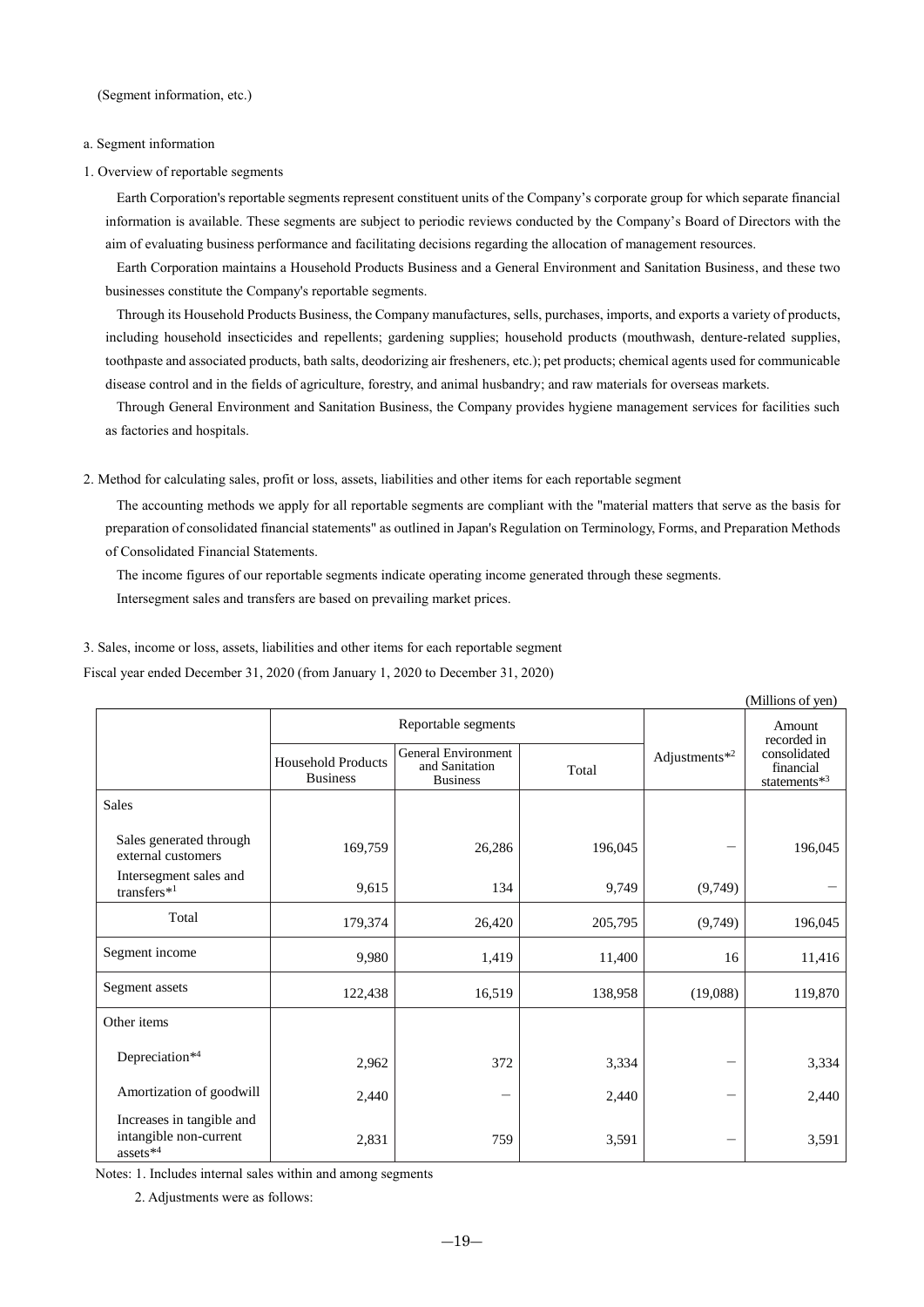(1) The 16 million-yen adjustment to segment income comprised eliminations of intersegment transactions.

- (2) The 19,088 million-yen downward adjustment to segment assets is comprises eliminations of intersegment transactions.
- 3. Segment income (losses) are adjusted according to the amount of operating income indicated on the consolidated statements of income.
- 4. "Depreciation" and "Increase in tangible and intangible non-current assets" include both amortization of, and increases in, long-term prepaid expenses.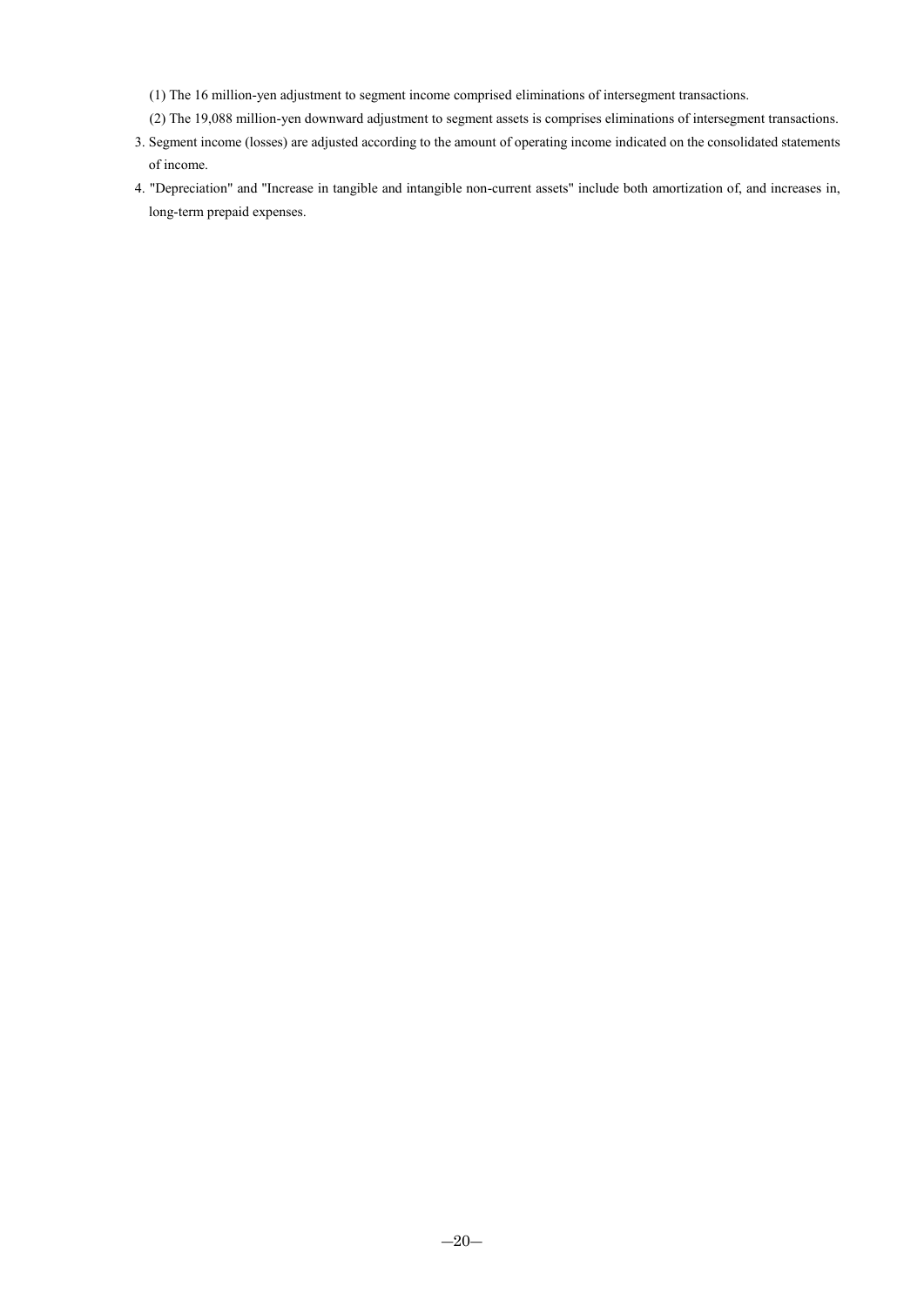|                                                                         |                                              |                                                          |         |                           | (Millions of yen)                               |  |
|-------------------------------------------------------------------------|----------------------------------------------|----------------------------------------------------------|---------|---------------------------|-------------------------------------------------|--|
|                                                                         |                                              | Reportable segments                                      |         |                           | Amount recorded                                 |  |
|                                                                         | <b>Household Products</b><br><b>Business</b> | General Environment<br>and Sanitation<br><b>Business</b> | Total   | Adjustments <sup>*2</sup> | in consolidated<br>financial<br>statements $*3$ |  |
| <b>Sales</b>                                                            |                                              |                                                          |         |                           |                                                 |  |
| Sales generated through<br>external customers<br>Intersegment sales and | 176,689                                      | 27,095                                                   | 203,785 |                           | 203,785                                         |  |
| transfers <sup>*1</sup>                                                 | 11,804                                       | 138                                                      | 11,942  | (11, 942)                 |                                                 |  |
| Total                                                                   | 188,493                                      | 27,234                                                   | 215,728 | (11, 942)                 | 203,785                                         |  |
| Segment income                                                          | 9,944                                        | 1,114                                                    | 11,059  | (391)                     | 10,667                                          |  |
| Segment assets                                                          | 124,919                                      | 16,959                                                   | 141,879 | (21, 163)                 | 120,715                                         |  |
| Other items                                                             |                                              |                                                          |         |                           |                                                 |  |
| Depreciation*4                                                          | 3,115                                        | 421                                                      | 3,536   |                           | 3,536                                           |  |
| Amortization of goodwill                                                | 1,836                                        |                                                          | 1,836   |                           | 1,836                                           |  |
| Increases in tangible and<br>intangible non-current                     | 2,721                                        | 369                                                      | 3,090   |                           | 3,090                                           |  |
| assets $^{\ast4}$                                                       |                                              |                                                          |         |                           |                                                 |  |

Notes: 1. Includes internal sales within and among segments

2. Adjustments were as follows:

(1) The 391 million-yen adjustment to segment income comprised eliminations of intersegment transactions.

(2) The 21,163 million-yen downward adjustment to segment assets is comprises eliminations of intersegment transactions.

- 3. Segment income (losses) are adjusted according to the amount of operating income indicated on the consolidated statements of income.
- 4. "Depreciation" and "Increase in tangible and intangible non-current assets" include both amortization of, and increases in, long-term prepaid expenses.

### b. Related information

Fiscal year ended December 31, 2020 (from January 1, 2020 to December 31, 2020)

1. Information by product and service

(Millions of yen)

|                                               | Insecticides and<br>repellents | Household products | Pet products and<br>others | General Environment<br>and Sanitation | Total   |
|-----------------------------------------------|--------------------------------|--------------------|----------------------------|---------------------------------------|---------|
| Sales generated through<br>external customers | 60.984                         | 100.084            | 8.690                      | 26,286                                | 196,045 |

### 2. Information about geographical areas

(1) Sales

Sales by geographical area have been omitted because sales generated through external customers in Japan accounted for more than 90% of sales reported on the Company's consolidated statement of income.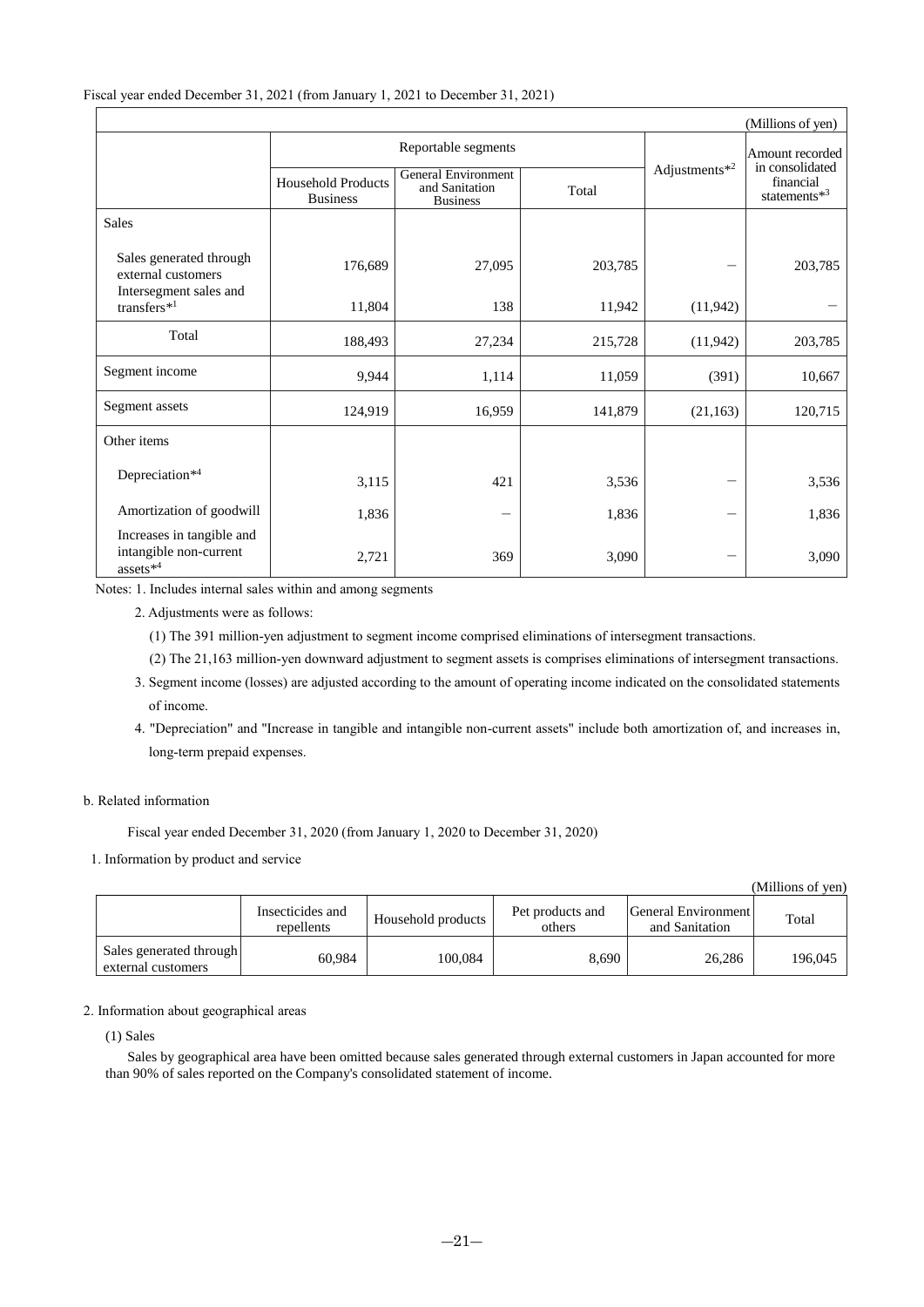## (2) Property, plant and equipment

(Millions of yen)

| Japan  | China | Thailand | Other             | Total  |
|--------|-------|----------|-------------------|--------|
| 25,558 | 946   | 1,393    | $\Omega$<br>1 J 4 | 28,030 |

## 3. Information by the major customer

|                           |              | (Millions of yen)                  |
|---------------------------|--------------|------------------------------------|
| Customer name or title    | <b>Sales</b> | Name of related segment            |
| <b>PALTAC</b> Corporation | 41,607       | <b>Household Products Business</b> |
| <b>ARATA</b> Corporation  | 34.601       | <b>Household Products Business</b> |

Fiscal year ended December 31, 2021 (from January 1, 2021 to December 31, 2021)

## 1. Information by product and service

(Millions of yen)

|                                                 | Insecticides<br>and repellents | Household products | Pet products<br>and others | General Environment<br>and Sanitation | Total   |
|-------------------------------------------------|--------------------------------|--------------------|----------------------------|---------------------------------------|---------|
| Sales generated through  <br>external customers | 62.858                         | 105.158            | 8.672                      | 27,095                                | 203.785 |

## 2. Information about geographical areas

(1) Sales

Sales by geographical area have been omitted because sales generated through external customers in Japan accounted for more than 90% of sales reported on the Company's consolidated statement of income.

## (2) Property, plant and equipment

(Millions of yen)

| Japan  | China | Thailand | Other | Total                           |
|--------|-------|----------|-------|---------------------------------|
| 25,010 | 0.010 | 1,425    | 105   | ^¬<br>55 <sup>o</sup><br>21,001 |

## 3. Information by the major customer

## (Millions of yen)

| Customer name or title    | Sales  | Name of related segment            |
|---------------------------|--------|------------------------------------|
| <b>PALTAC</b> Corporation | 42.459 | <b>Household Products Business</b> |
| <b>ARATA</b> Corporation  | 35.971 | <b>Household Products Business</b> |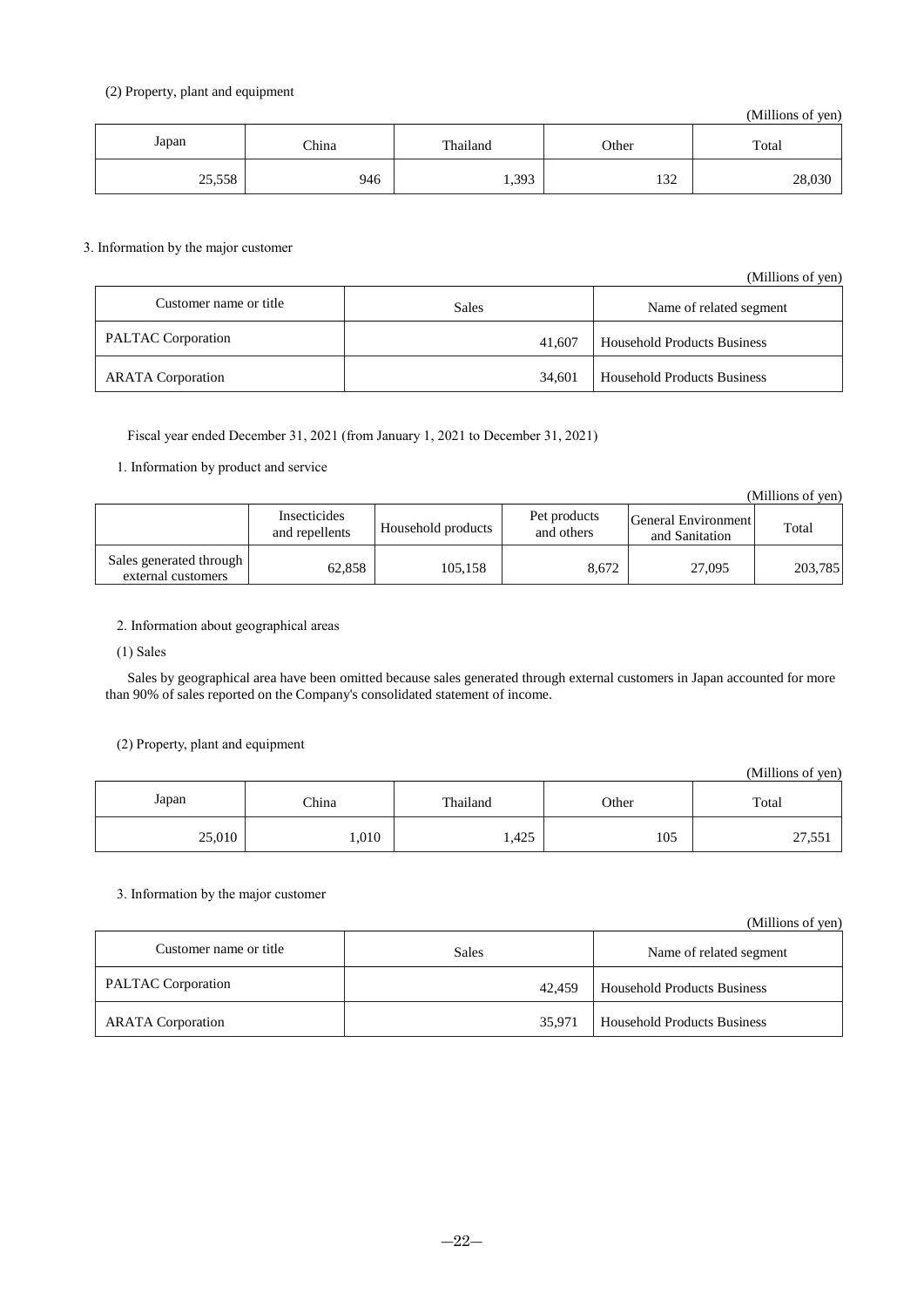## c. Information about impairment loss on non-current assets by reportable segment

|                      |                                       |                                                             |       |             | (Millions of yen) |
|----------------------|---------------------------------------|-------------------------------------------------------------|-------|-------------|-------------------|
|                      | Reportable segments                   |                                                             |       |             |                   |
|                      | Household<br><b>Products Business</b> | General<br>Environment and<br>Sanitation<br><b>Business</b> | Total | Adjustments | Total             |
| Impairment<br>losses | 3,704                                 | 126                                                         | 3,831 | _           | 3,831             |

## Fiscal year ended December 31, 2020 (from January 1, 2020 to December 31, 2020)

Fiscal year ended December 31, 2021 (from January 1, 2021 to December 31, 2021)

|                      |                                       |                                                             |       |             | (Millions of yen) |
|----------------------|---------------------------------------|-------------------------------------------------------------|-------|-------------|-------------------|
|                      | Reportable segments                   |                                                             |       |             |                   |
|                      | Household<br><b>Products Business</b> | General<br>Environment and<br>Sanitation<br><b>Business</b> | Total | Adjustments | Total             |
| Impairment<br>losses | 311                                   | 57                                                          | 368   | --          | 368               |

## d. Amortization of goodwill and unamortized goodwill by reportable segment

Fiscal year ended December 31, 2020 (from January 1, 2020 to December 31, 2020)

|                             |                                       |                                                             |       |             | (Millions of yen) |
|-----------------------------|---------------------------------------|-------------------------------------------------------------|-------|-------------|-------------------|
| Reportable segments         |                                       |                                                             |       |             |                   |
|                             | Household<br><b>Products Business</b> | General<br>Environment and<br>Sanitation<br><b>Business</b> | Total | Adjustments | Total             |
| Amortization<br>of goodwill | 2,849                                 |                                                             | 2,849 |             | 2,849             |
| Unamortized<br>goodwill     | 2,260                                 |                                                             | 2,260 | -           | 2,260             |

Note: Amortization of goodwill in the Household Products Business includes amortization resulting from extraordinary losses.

Fiscal year ended December 31, 2021 (from January 1, 2021 to December 31, 2021)

|                             | 1 10001 /001 011000 D 000111001 0 1   2021   11 0111 0011001 / 1   2021 00 D 000111001 0 1   2021 / |                                                             |       |             | (Millions of yen) |
|-----------------------------|-----------------------------------------------------------------------------------------------------|-------------------------------------------------------------|-------|-------------|-------------------|
|                             |                                                                                                     | Reportable segments                                         |       |             |                   |
|                             | Household<br><b>Products Business</b>                                                               | General<br>Environment and<br>Sanitation<br><b>Business</b> | Total | Adjustments | Total             |
| Amortization<br>of goodwill | 1,836                                                                                               |                                                             | 1,836 | _           | 1,836             |
| Unamortized<br>goodwill     | 423                                                                                                 |                                                             | 423   | _           | 423               |